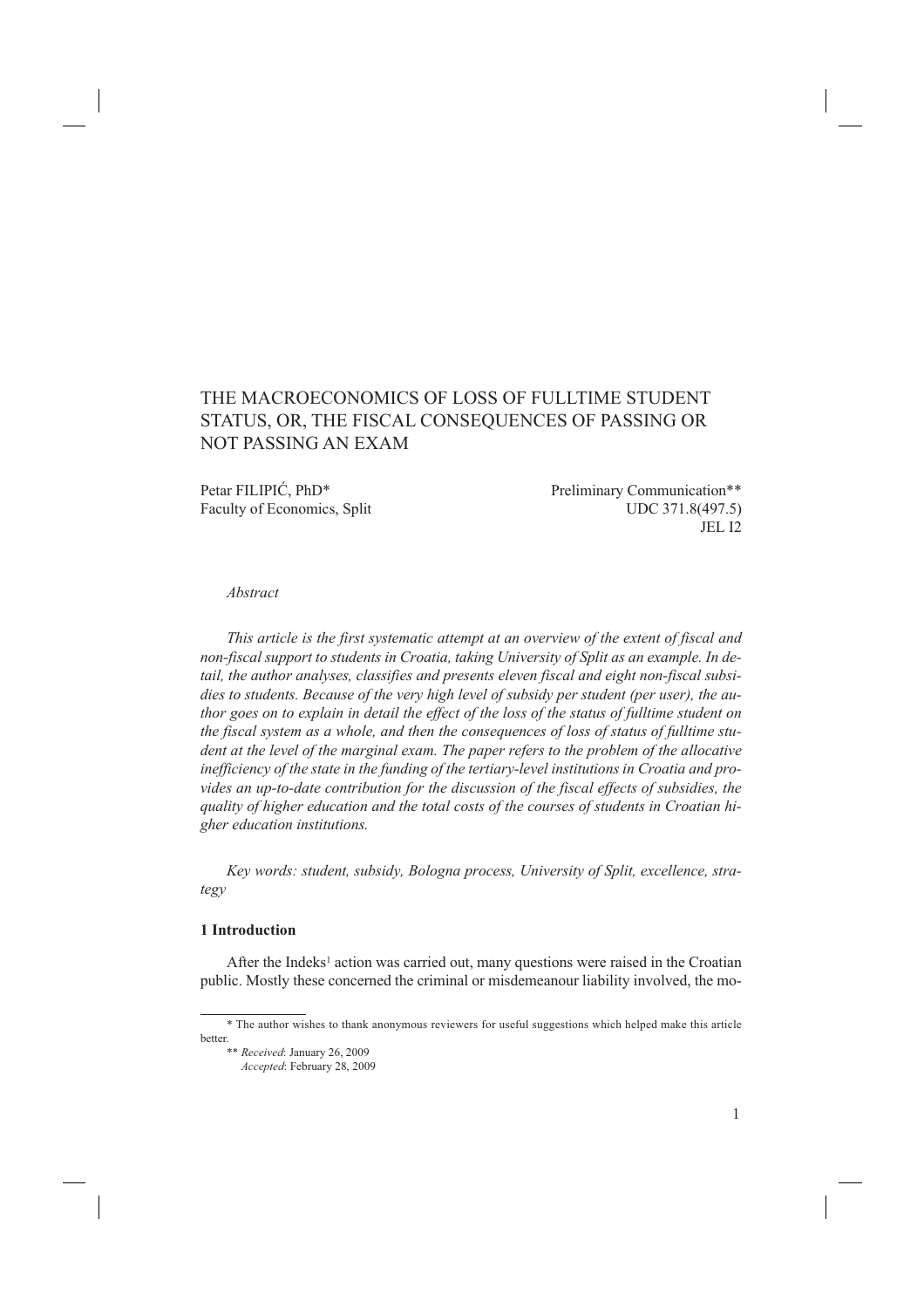rality of the sale of exam passes, the social position of university employees, university autonomy. A careful search of accounts and news in the media shows that only a slight amount of information was provided about the financial aspects of these dirty dealings, just a little information about the amounts that needed to be paid for undeservedly passing an exam or enrolling into a tertiary-level institution.

However, beyond the attention of the public at large, the question remains about the fiscal aspects of activities that came under the purview of Indeks. For this reason, if the problem was considered from the point of view of economics, only in one fiscal segment of the concept, the following questions might be raised.

• How much does the Budget of the Republic of Croatia (below: the Budget) earmark for the subsidising of one fulltime student?

• What are the fiscal savings to the Budget if a fulltime student loses the right to continue the course and by how much is the Budget injured if a fulltime student passes a course without deserving to?

- Does the Budget serve the ends of excellence in education, science and scholarship?
- To what extent do students make use of subsidies, and which subsidies are the most lavish?
- To what extent is there justification in the demands of students for, for example, the reduction of tuition fees or for cheaper lodging in student hostels?
- How much in total is earmarked in the Budget for subsidies to students of a public university?

The fundamental objective of this paper is to draw attention to the total extent of fiscal and non-fiscal support to students at Croatian colleges and universities.

Macroeconomics prefers a model approach in the determination of the magnitude and effects of fiscal aid on the effectiveness of public services in education. But unfortunately, there is no integrated model of the subsidising of students at Croatian universities. Hence all that remains is a selective approach and an application to a concrete situation in some university or faculty that is not essentially but nevertheless to some extent different from that of some other faculty or university. Although University of Split was chosen for the subject of the investigation the analysis shows that the results can be interpreted with respect to other Croatian tertiary-level institutions.

After the introductory part, in the second part of the paper, the concepts and methodological framework of the analysis are defined: course, studying, fulltime student, status of fulltime students and the benefits that derive therefrom. The third part first of all identifies and then sets out quantitatively all the kinds of aid to student. The central and fourth part of the paper contains the results that branch in two directions. First of all the consequences of the loss of status of fulltime student on the fiscal status as a whole and

<sup>1</sup> Every now and then news appears in the public about the dishonourable activities of individuals at the universities. In 2008, for instance, news came from Serbia, Bosnia-Herzegovina and Italy. At this time, "Indeks", a criminal investigation into the activities of some teachers and students, was being carried out in Croatia. [Indeks means the student identity and grade record booklet that all students at tertiary-level institutions in Croatia have.]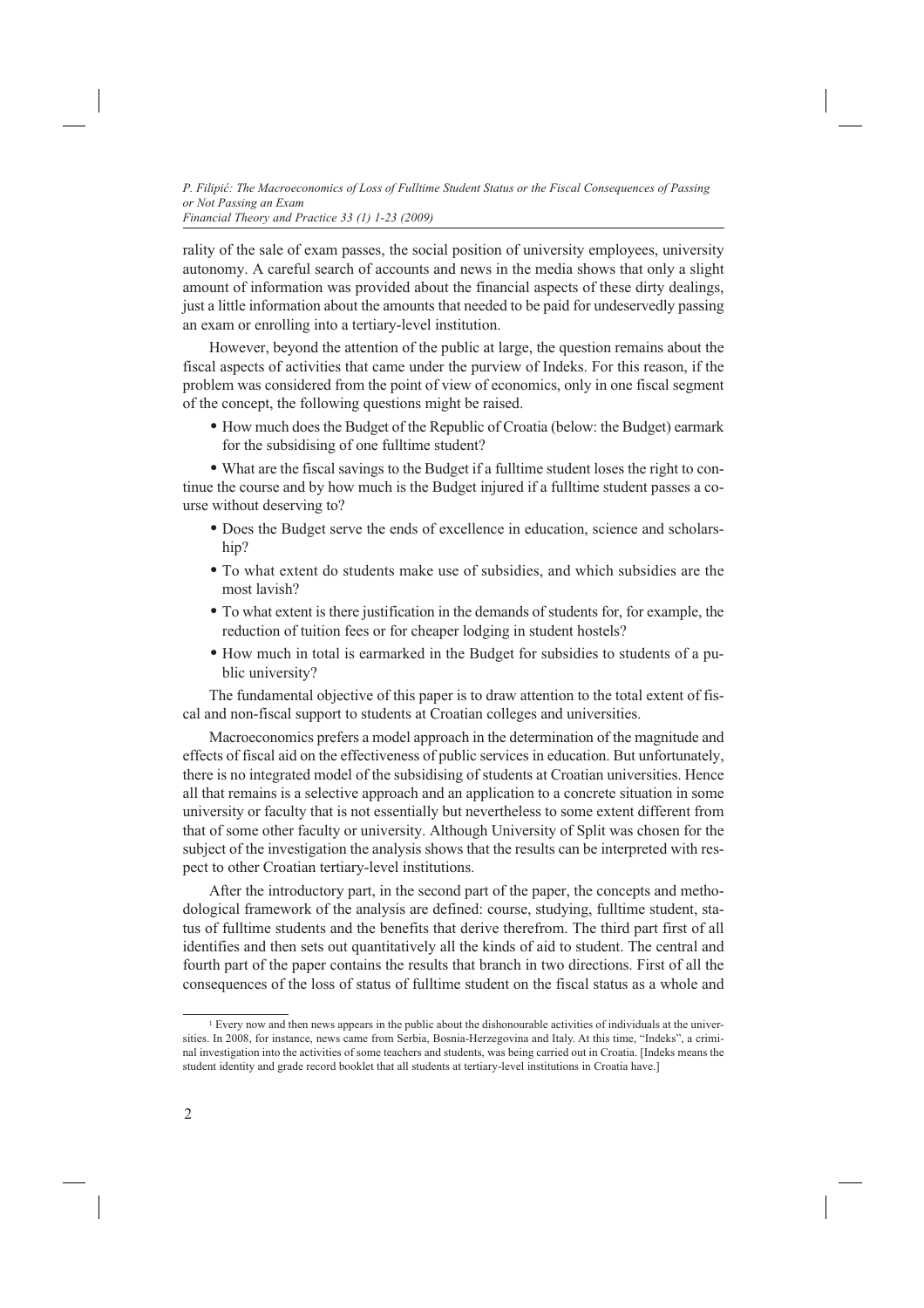then the consequence of the loss of status of student at the level of the "marginal" exam are ascertained. In this part the fiscal position of the teacher is identified as is the teacher's role in the process or positive selection, in other words, of excellence.

# **2 On the status of student and the level of fiscal rights that derive from this status**

The Croatian Scientific Activity and Higher Education Law in Article 86 states that the status of student is acquired by enrolment at a university, polytechnic or college and is proved by an appropriate student identity paper. The law differentiates fulltime and parttime students. Fulltime students are those who study according to a curriculum based on a fulltime teaching load.

In order to retain the status of fulltime student (Article 88) the student is bound to respect the course regime and the general regulations of the institution and properly to carry out his or her tuition and other obligations at the institution of higher education.

The fiscal effects of being a fulltime student derive from the rights that the Law provides for fulltime students. In Article 86, the Law lays down that the costs of a fulltime course are partially or in whole, and in line with general regulations of the university, polytechnic or college, subsidised from the central government budget. Then, in Article 88, it says that fulltime students have rights to health insurance, to subsidised lodging and food and other rights in line with the law and with regulations based on the law. The level of these rights and the amount to which students have to participate financially are determined by corresponding regulations, in which the grades attained in the entrance exam or during the course can be used as a criterion for determining the level of the right.

An important impact on the fiscal effects is made by a provision that appears in all the regulations: a fulltime student who after repeating his or her examinations has not been able to enrol in the following year of the course can continue the course as a parttime student.

The law also regulates an important non-fiscal student revenue. Fulltime students have the right to be employed via the agency of legal entities the work of which is to ensure the integrity and necessary standard of the system of higher education (the student centres), in line with regulations passed by the minister.

On the basis of this short analysis of the Law, it can be said that the status of fulltime student brings students important fiscal and non-fiscal privileges, or in other words, produces expenditures in the Budget. Of course, the opposite is also true, the loss of status of every fulltime student would mean the some kuna savings for the same Budget.

# **3 Grants to cover the costs of studying of fulltime students**

Students at University of Split benefit from two kinds of grant. In the analysis, eleven fiscal and eight kinds of non-fiscal privileges are identified, and these directly or indirectly make the process of studying either easier or possible at all. But this is not perhaps the final number. The fiscal and non-fiscal consequences of these grants or this assistance that are considered in the sequel deserve attention.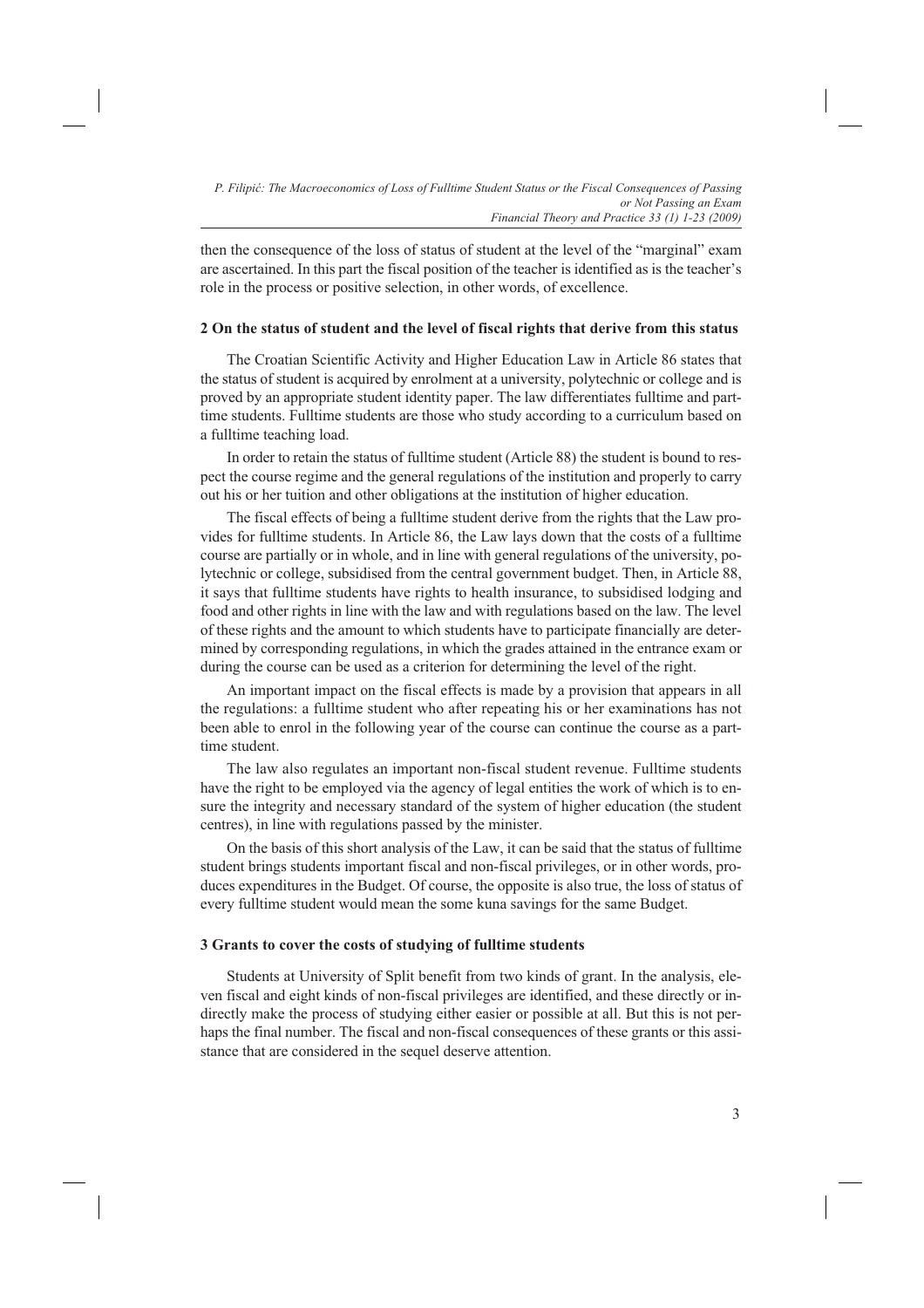### *3.1 Fiscal aid per user (student)*

Current practice of aid to students, which to many of them is a sine qua non for obtaining a degree, recognises a broad range of fiscal subsidies that have their origins in some budget or other (local, county, central government). This network of assistance that is realised through budgetary institutions or via funds and state corporations is so interwoven that no single and unified record of student subsidies exists. It is hard to identify all the many items. An attempt to determine quantitative facts sometimes comes upon almost insuperable administrative barriers. But as a result of persistent endeavours, with hundreds of telephone calls, dozens of faxes and emails, live interviews, even with people whom one had to promise never to have talked with, information about eleven fiscal grants was received, more concerning which is to be found in the sequel.2

Health insurance. Most students are included, up to their 26<sup>th</sup> birthday, in their parents' health insurance. For this kind of insurance, the parent pays a contribution, while the health insurance of the child is free of charge. If there is not such basis, then the full time student can claim this right via the institution, and the costs will be borne by the Ministry of Science, Education and Sport (MSES). In academic year 2007/2008, 236 students were medically insured on this basis, among some where those from foreign countries studying in University of Split. If they lose the status of fulltime student and yet apply to the Croatian Institute for Health Insurance (CIHI), then the Ministry of Finance will cover their health insurance costs. If the monthly contribution for health insurance per fulltime student is 366.19 kuna, then the annual costs of subsidy per student is 12 months x 366.19 kuna or a total of 4,394.28 kuna.

*Exemption from participation charges for specialist examinations and hospitalisation.* In 2007, 456 students were treated in the Clinical Hospital in Split. The outcome was 3,547 days of treatment, an average of 7.78 days per student. In total, fulltime students who are users of this service were exempted from participation charges in the sum of 175,896.00 kuna, or 385.74 per user.

Data concerning the number of students using the services of the specialist polyclinic and specialist diagnostic services are not recorded in the Clinical Hospital in Split. Since in Split there is no student out-patient department, fulltime students are dispersed among primary health care out-patient departments, which made the gathering of data (per referral note) almost impossible. For this reason the services of specialist polyclinics and diagnostic services are not covered in this analysis.

*Survivors' pensions.* It is impossible to determine the precise number of fulltime students who claim survivors' pensions. The Croatian Institute for Retirement Insurance (CIRI) does not track such information directly, although it is possible, it is said, to generate these data, but it would require additional computer operations that would cost a good deal. Since this paper was financed exclusively by the scientific drives of the author, only

<sup>2</sup> For information provided, many thanks go to: Ljiljana Farkaš and Marijo Meštrović (Health Insurance Institute Split), Marija Brkan (Clinical Hospital Split), Ranko Ćudinia (Croatian Pension Insurance Institute Split), Matko Matković and Ante Mešina (Student Centre Split), Jelena Ivulić (Jadrolinija Split), Dinko Radić (Promet Split), Đorđe Paro (Bus Station Split), Ivan Liović (Croatian Railroads), and Dr Igor Zanchi and Jadranka Perkov (University of Split).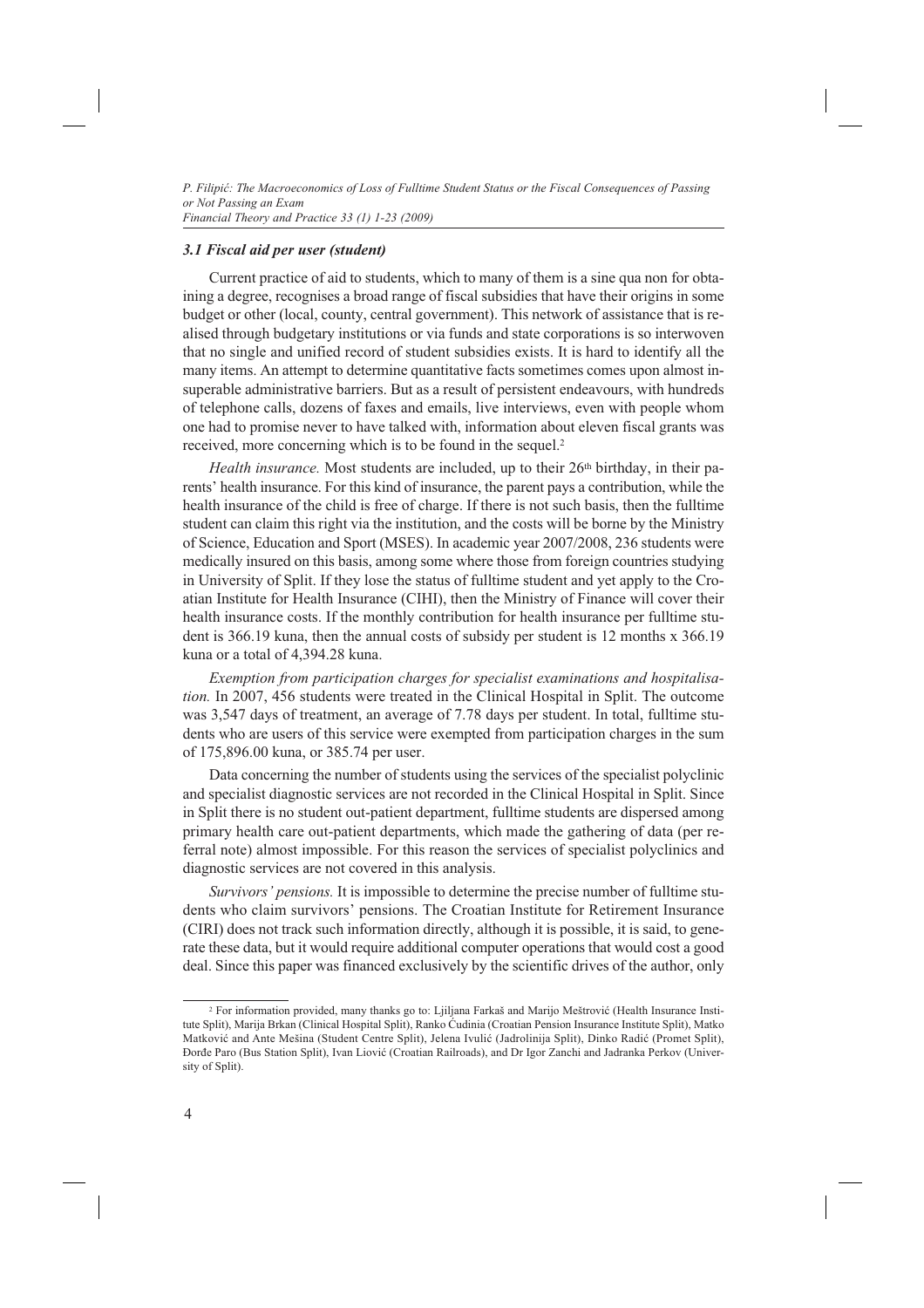an estimate of the number of fulltime students who are claimants of survivors' pensions was made. Data from CIRI Statistical Reports and the Statistical Chronicle of the Croatian Bureau of Statistics were used; and the following variables were entered into the calculation of fulltime student claimants of survivors' pensions: the total number of pensions, the total number of survivors' pensions, the number of survivors' pensions in the Splitsko-dalmatinska County, the number of claimants of survivors' pensions up to the age of 24 and the percentage of fulltime students in the population of the Splitsko-dalamatinska County up to the age of 24. The result of this calculation, assuming a linear distribution of all the variables included, reveals that at University of Split there are 75 fulltime students who are claimants of survivors' pensions.

The average Croatian monthly survivor's pension comes to 1,745.65 kuna. In this paper, it is assumed that it is this amount that is obtained by the fulltime student claimant of a survivor's pension.

*Tuition fees.* The tuition fees system in Croatian universities differentiates fulltime students who have to pay to study and students who are funded by MSES grants. Such latter students are exempted from the payment of fees. The different faculties charge different levels of tuition fees. Weighting the tuition fees by the number of users in given faculties of the university we arrive at the amount of the fiscal subsidy. In academic year 2007/2008, the average annual tuition fee subsidy per student of the university in Split came to 6,855 (in 2005/2006 6,883 kuna and in 2006/2007 to 6,842 kuna).

*Students' hostel.* Although it is not the most lavish, the best known subsidy to students is the share of the central government budget in the costs of accommodation in a students' hostel. There are important differences in the amount of the subsidy from university to university, from one hostel to another within the same institution. In the three Split hostels there are 780 students. Depending on the quality of the accommodation the price per student comes monthly to 145 kuna (128 places), 165 kuna (430 places) and 235 kuna (222 places). The weighted average shows that one student pays 181.64 kuna p.m. for accommodation in a students' hostel. On top of this, a 105 kuna subsidy is paid from the central government budget to the Student Centre. Thus the annual subsidy per user comes for 10 months in the year x 105 kuna to 1,050 kuna.

*Subsidised rental.* All fulltime students who do not manage to obtain accommodation in a students' hostel have the right to a monthly supplement for rental in private accommodation in the amount of 150 kuna. In the academic year 2007/2008 this subsidy was claimed by 978 fulltime students. The number of students in private accommodation is actually greater, but some landlords do not wish to enter into contracts with the students, who accordingly cannot make use of this form of subsidy. The annual subsidy per user, then, in 10 months of the year is 150 kuna x  $10 = 1,500$  kuna.

*Food.* According to the Regulations concerning grants to cover the costs of food for students (NN 51/02) there are five levels of the right to subsidy. The zero group contains part-time students who have no such right. Group one contains fulltime students domiciled in the county in which the university is located. The second group contains students from other counties, foreign students and students from the same county but from areas in which there are special conditions of geography and transportation. Group 2.5 includes students in a students' hostel. The third group, and the last, comprises top student athletes.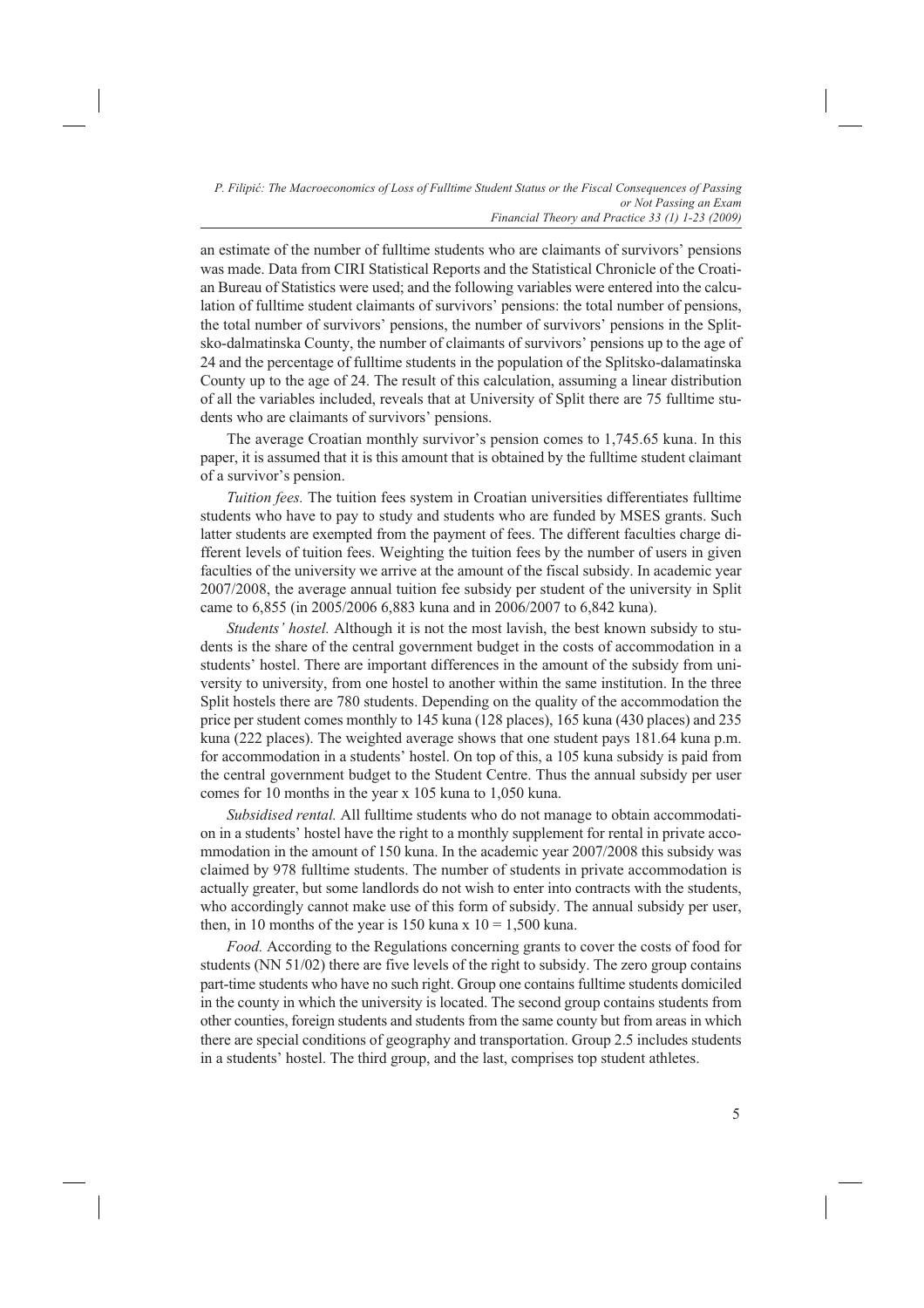| <b>Right</b><br>level | Daily<br>price in<br>kuna | Days of<br>use | Price<br>annually<br>(in kuna) | Amount<br>of student<br>participation<br>$(26.35\% \text{ of } 4)$ | Annual<br>subsidy per<br>user<br>(in kuna) | Number of<br>users |
|-----------------------|---------------------------|----------------|--------------------------------|--------------------------------------------------------------------|--------------------------------------------|--------------------|
|                       | $\mathcal{D}$             | 3              | 4                              |                                                                    | 6                                          |                    |
|                       | 12.30                     | 240            | 2,952                          | 777.85                                                             | 2,174.15                                   | 8,260              |
| 2                     | 24.60                     | 365            | 8,979                          | 2,365.97                                                           | 6,613.03                                   | 5,262              |
| 2.5                   | 30.75                     | 365            | 11,223                         | 2,957.46                                                           | 8,266.29                                   | 690                |
|                       | 36.90                     | 365            | 13,468                         | 3,548.95                                                           | 9,919.55                                   | 4                  |

*Table 1 Costs of food for fulltime students of University of Split in the academic year 2007/2008*

*Source: authors' calculation*

For a computation of the average annual subsidy from the Budget for food for fulltime students we need the variable the number of users. Of the total number of fulltime students, 71% were able to claim subsidies. Thus in the academy year 2007/2008 the average annual subsidy per regular student (or user) came to 5,789.75 kuna.

*Ship transport*. For fulltime students who live on an island and study on the mainland, the shipping company Jadrolinija issues a season ticket with one-hundred percent subsidy. While picking up the tickets, the students pay a fee of 5 kuna. The regular price of a fare one way differs from island to island. If we assume that the students from Brač or Šolta travel every workday or 220 days a year, and all the others 40 days, then the average annual subsidy per user came to 6,063.40 kuna.

*Table 2 Subsidy of fulltime students of University of Split for ship transport in 2007 (in kuna)*

| <b>Islands</b> | One way<br>ticket price | Number of<br>journeys<br>annually | Subsidy per user<br>for return ticket<br>(2x3)x2 | <b>Number</b><br>of tickets<br>issued | <b>Annual subsidy</b><br>for return ticket<br>(4x5) |
|----------------|-------------------------|-----------------------------------|--------------------------------------------------|---------------------------------------|-----------------------------------------------------|
|                | 2                       | 3                                 |                                                  |                                       |                                                     |
| Brač           | 27                      | 220                               | 11,880                                           | 265                                   | 3,148,200                                           |
| Šolta          | 27                      | 220                               | 11,880                                           | 24                                    | 285,120                                             |
| Hvar           | 38                      | 40                                | 3,040                                            | 205                                   | 623,200                                             |
| <b>Vis</b>     | 45                      | 40                                | 3,600                                            | 60                                    | 216,000                                             |
| Korčula        | 46                      | 40                                | 3,680                                            | 239                                   | 879,520                                             |
| Lastovo        | 52                      | 40                                | 4,160                                            | 18                                    | 74,880                                              |
| Total          |                         | 600                               | 6,043                                            | 811                                   | 5,226,920                                           |

*Source: authors' calculation*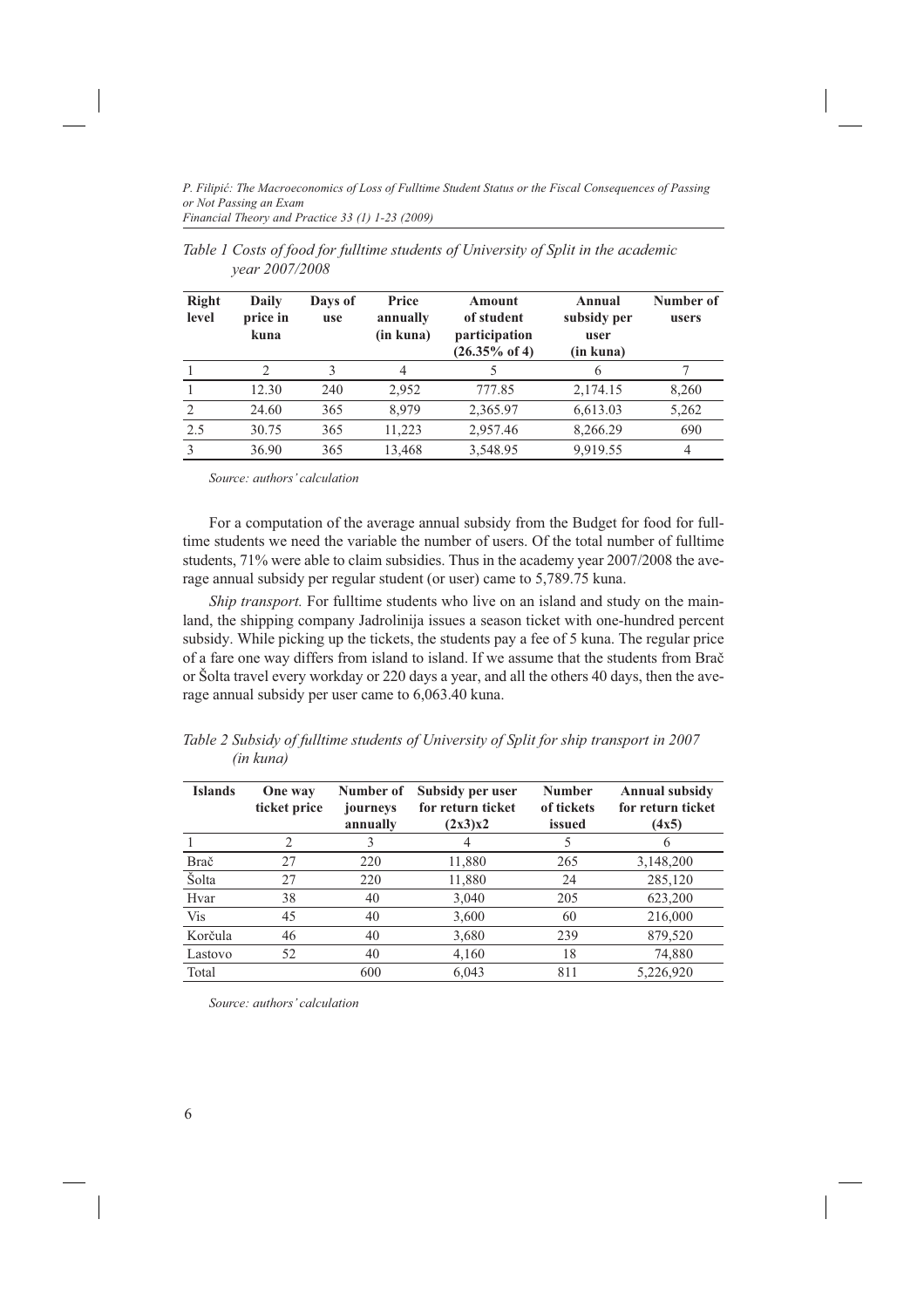*Bus season ticket.* Mass transit in Split is carried out by the firm Promet that, on the basis of a contract with budgetary institutions about subsidising the prices of bus transport, sells a monthly ticket to the students at a price of 61 instead of the market 115 kuna. The subsidised difference of 54 kuna is borne in various percentages (10.64%, 31.91% and 57.45%) by the University, Split municipal authority and the MSES. The annual subsidy per user for 10 months in a year at 54 kuna per student comes to 540 kuna.

In the 2007/2008 academic year, this concession was used on average by 2,680 students per month.

*Intercity rail transport.* Fulltime students also enjoy privileges in inter-city passenger transport by train. Journeys of fulltime students in University of Split are almost entirely concerned with the Split to Zagreb and back journey. It will happen that on Friday more than a hundred students travel to Zagreb and on Sunday return to their place of study. In 2007, a total of 5,436 students travelled with single tickets. These data relate only to ten months in a year, since the concession is not applicable during July and August. A one way ticket is 174 kuna, of which the student pays 90 kuna, and the remaining 84 kuna is the sum of the privilege. For a return ticket, the subsidy is thus 168 kuna.

*Scholarships.* This is an item that, without embarking on substantial expenses, we were not able to follow up entirely. In terms of sourcing, scholarships, whether they are one-off payments or payments in monthly instalments, make up part of the student standard of living from fiscal or non-fiscal sources. They are given by private economic agents and/or by budgetary units, and are always based on the status of fulltime student or on wealth. There is no single complete register of scholarship holders (or prize winners), which makes serious analysis difficult. It is not uncommon for students to receive several scholarships or prizes at the same time which, we believe, would be questioned if the givers had up-to-date information. But there are considerable resources involved, finding their way into the pockets of fulltime students from all levels of budgets, as shown by the news (*Slobodna Dalmacija,* October 10, 2008) that in 2008/2009 the Split municipal authority would earmark 1,100,000 kuna for scholarships and prizes for fulltime students of Split and other universities (if they are domiciled in Split). Similarly, Imotski municipal authority (*Slobodna Dalmacija*, November 20, 2008) gives all its own students 300 kuna a month.3 Since the domiciles (registered residences) of the users and the location of the university at which they study are not always the same, for a complete analysis a national level of observation is required.

The only authoritative source of information about this form of subsidy consists of the state scholarships given by the MSES. Pursuant to Article 9 of the Regulations concerning the apportionment of state scholarships to fulltime students of undergraduate courses and compensation for part of the costs of tuition fees for students in post-graduate courses (NN 151/02), according to the criteria and decisions of the universities, state scholarships are given as follows:

A – to particularly gifted fulltime students of university and professional courses,

<sup>3</sup> These expenditures in local budgets are in the framework of expenditure group 37 – Compensations to citizens and households. As well as scholarships there are also various welfare compensations, which makes an analysis of scholarships unfeasible.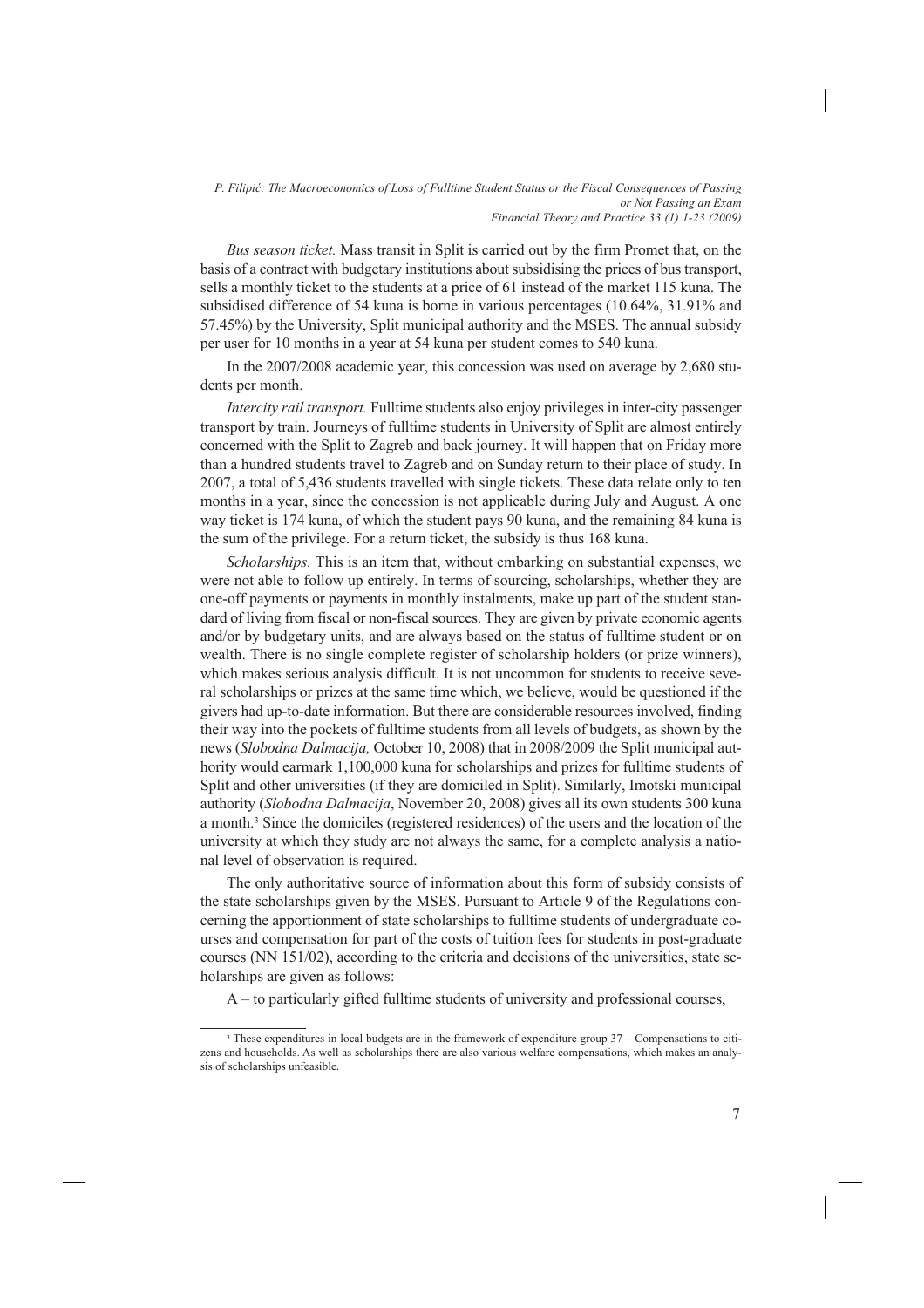- B fulltime students of courses and professions in which there is a shortage,
- C fulltime students of university and professional courses who have bound themselves to take employment after graduation in areas of special national concern or on the islands and
- E fulltime students of university and professional courses who have little wealth.

In the academic year 2007/2008, in the whole of Croatia, a total of 2,374 state scholarships were allotted. Of this number, for fulltime undergraduate students of University of Split, 200 A type scholarships were given, 24 B type, 10 C type and 97 E type.

The monthly amount of a state scholarship for students who studied in the town of their permanent residence came to 500 kuna per student, for students in a hostel 700 kuna, and for students living in lodgings 800 kuna. The estimated average monthly amount of a state scholarship for users who were students of University of Split was 600 kuna.

|          | 2007/2008 (in kuna)       |                                              |                                             |                      |
|----------|---------------------------|----------------------------------------------|---------------------------------------------|----------------------|
| Category | Number of<br>scholarships | <b>Amount of</b><br>scholarship per<br>month | <b>Amount of</b><br>scholarship<br>annually | <b>Total subsidy</b> |

A 200 600 7,200 1,440,000 B 24 600 7,200 172,800 C 10 600 7,200 72,000 E 97 600 7,200 698,400 total 331 600 7,200 2,383,200

*Table 3 State scholarships for students of University of Split in the academic year 2007/2008 (in kuna)*

*Source: authors' calculation*

Now it remains to sum up the above information and to compute the annual amount of subsidies that their beneficiaries, regular students of University of Split, were able to claim in academic 2007/2008 and that are funded from the central government budget (apart from the minimum amount for city bus tickets that come from the budget of the municipal authority in Split).

Transport, food, tuition fees, accommodation, state scholarships constitute a numerically diminishing series of services used by fulltime students of University of Split. However, food and tuition fees make up 82% of the overall volume of fiscal subsidies to students. Through various kinds of grants, the 10,108 fulltime students in the academic year appeared 22,816 times as claimants and received a total of 83 million kuna of grants the mainstay of which was the central government budget.

### *Total volume of fiscal grants at University of Split*

According to all the analytical parameters that are commonly used for this purpose, University of Split is the second biggest institution of the kind in Croatia. It is much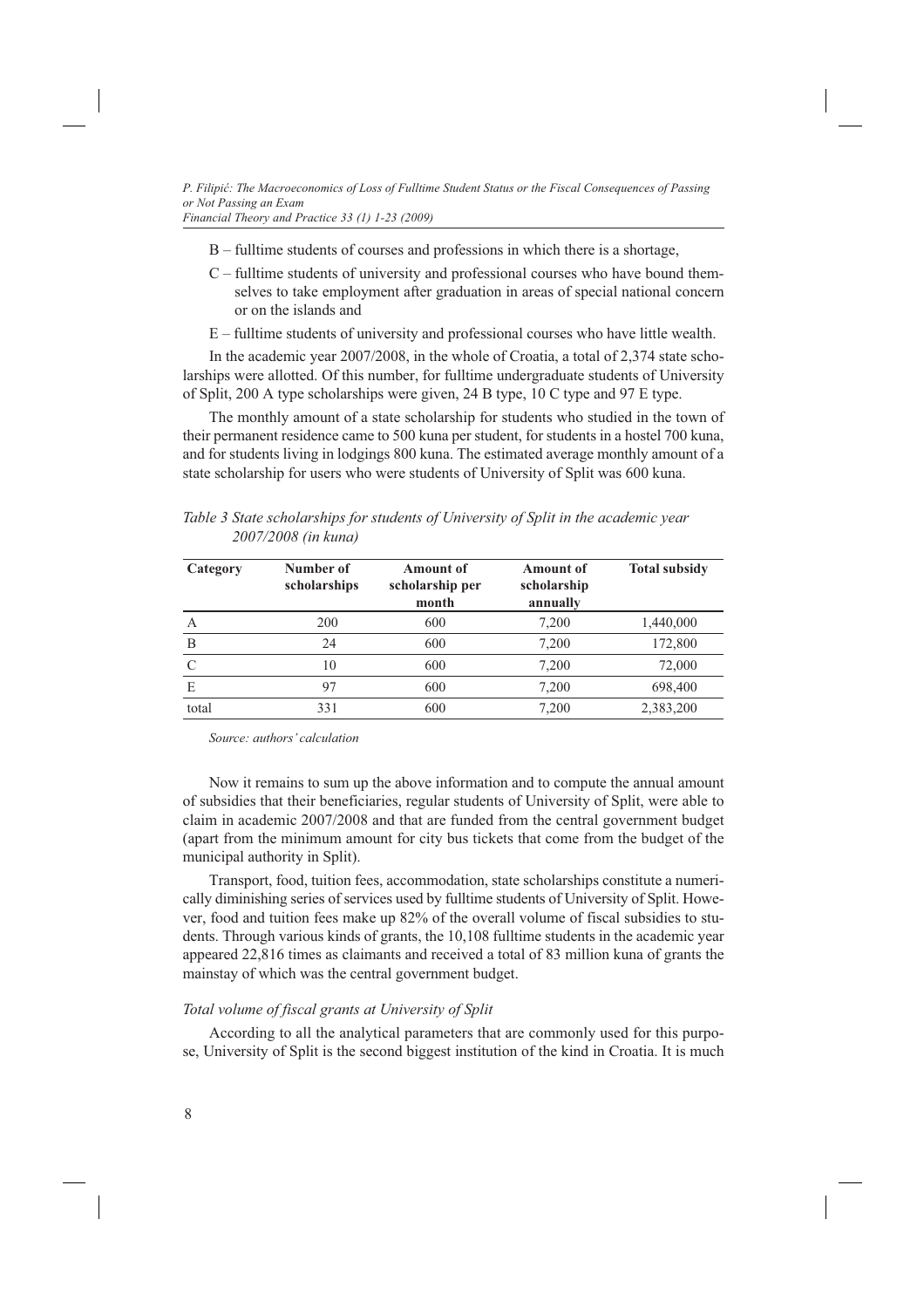smaller than that in Zagreb, and a little larger than other regional universities. In European terms it is of average size. In academic 2007/2008 there were 13,116 students<sup>4</sup>, 10, 104 of them fulltime students.

*Table 4 Fiscal subsidies enjoyed by fulltime students of University of Split in academic 2007/2008*

| Fiscal subsidy of a<br>fulltime student | Annual<br>amount per<br>fulltime |        | Number of fulltime<br>student users of<br>subsidies | <b>Volume of fiscal</b><br>subsidies made<br>use of |               |
|-----------------------------------------|----------------------------------|--------|-----------------------------------------------------|-----------------------------------------------------|---------------|
|                                         | user                             |        | $\frac{0}{0}$                                       | kn                                                  | $\frac{0}{0}$ |
| health insurance                        | 4,394.28                         | 236    | 1.03                                                | 1,037,050.08                                        | 1.25          |
| participation in<br>treatment           | 385.74                           | 456    | 2.00                                                | 175,897.44                                          | 0.21          |
| survivor pension                        | 21,055.80                        | 75     | 0.33                                                | 1,579,185.00                                        | 1.90          |
| tuition fees                            | 6,855.08                         | 3,852  | 16.88                                               | 26,405,768.16                                       | 31.80         |
| hostel                                  | 1,050.00                         | 780    | 3.42                                                | 819,000.00                                          | 0.99          |
| rental subsidy                          | 1,500.00                         | 978    | 4.29                                                | 1,467,000.00                                        | 1.77          |
| food                                    | 5,789.75                         | 7,181  | 31.47                                               | 41,576,194.75                                       | 50.07         |
| ship transport                          | 6,063.40                         | 811    | 3.55                                                | 5,226,920.00                                        | 6.30          |
| bus pass                                | 540.00                           | 2,680  | 11.75                                               | 1,447,200.00                                        | 1.74          |
| rail transport                          | 168.00                           | 5,436  | 23.83                                               | 913,248.00                                          | 1.10          |
| state scholarships                      | 7,200.00                         | 331    | 1.45                                                | 2,383,200.00                                        | 2.87          |
| total                                   | 55,002.05                        | 22,816 | 100                                                 | 83,030,663.43                                       | 100           |

*Source: Questionnaire and author's computation* 

|                               | Table 5 Fulltime students of University of Split - undergraduate and postgraduate |
|-------------------------------|-----------------------------------------------------------------------------------|
| courses from years 1 to $6^a$ |                                                                                   |

| Academic year | <b>MSES</b> grant | <b>Personal payment</b> | <b>Total</b> |
|---------------|-------------------|-------------------------|--------------|
| 2003/2004     | 4.468             | 2.418                   | 6,886        |
| 2004/2005     | 4.712             | 2,835                   | 7.547        |
| 2005/2006     | 5.451             | 3.166                   | 8.617        |
| 2006/2007     | 6.069             | 3.354                   | 9.423        |
| 2007/2008     | 6.250             | 3.852                   | 10.104       |

*aData about number of students in this and other tables of this paper were obtained from the departments of Split University.* 

*Source: authors' calculation*

<sup>4</sup> To this number we have to add the 653 students in master's and doctoral courses, and the 8,559 students in undergraduate professional courses.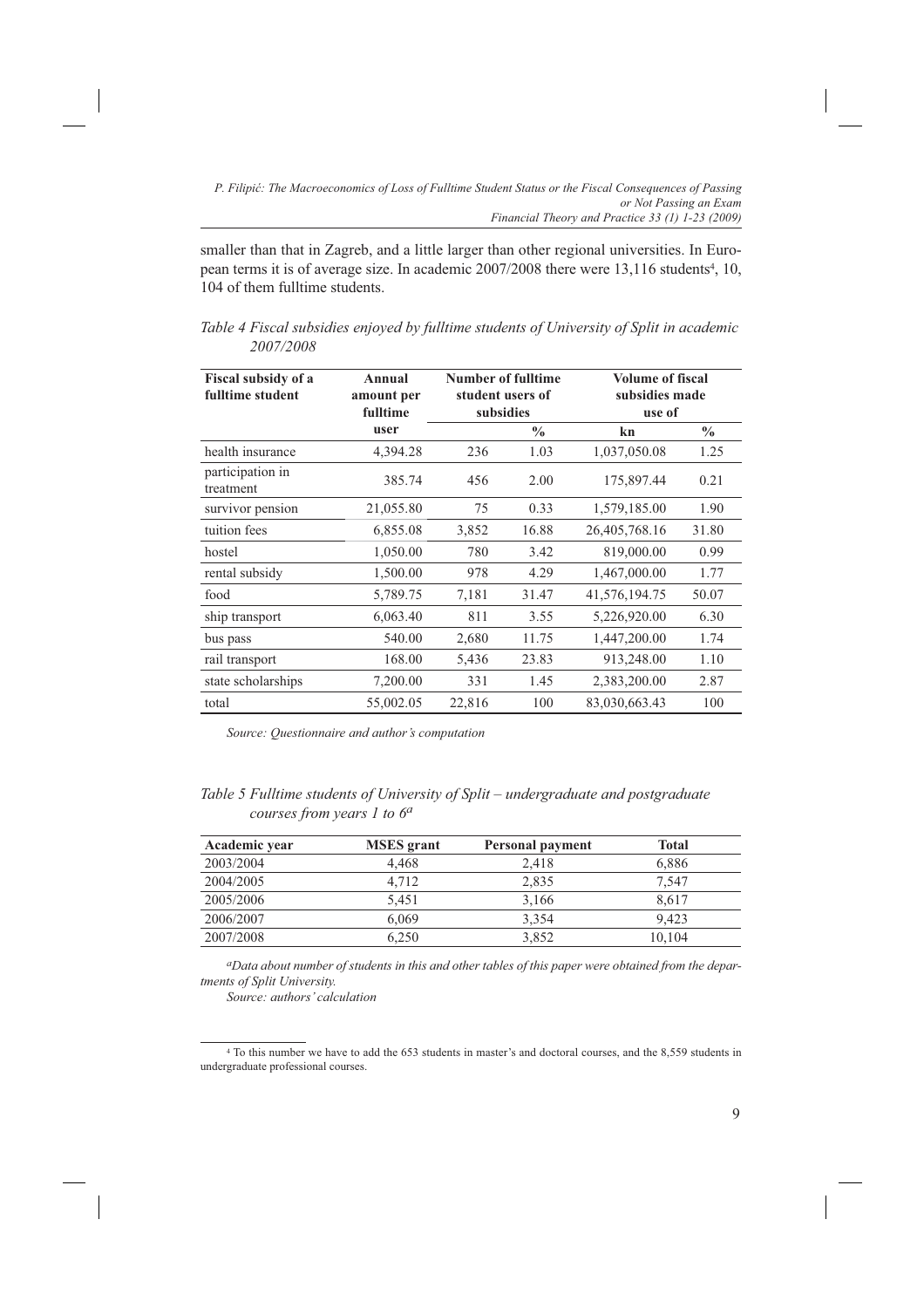| <b>Fulltime student</b><br>fiscal subsidy | Annual<br>amount<br>per<br>student<br>user | Number<br>of fulltime<br>student<br>users | <b>Number</b><br>of fulltime<br>students<br>with right<br>to a subsidy | <b>Used volume</b><br>of fiscal<br>subsidies | <b>Theoretical</b><br>maximum<br>volume of<br>fiscal<br>subsidies | (5:6) x<br>100 |
|-------------------------------------------|--------------------------------------------|-------------------------------------------|------------------------------------------------------------------------|----------------------------------------------|-------------------------------------------------------------------|----------------|
| 1                                         | $\overline{c}$                             | 3                                         | $\overline{4}$                                                         | 5                                            | 6                                                                 | 7              |
| health insurance                          | 4,394.28                                   | 236                                       | 236                                                                    | 1,037,050.08                                 | 1,037,050.08                                                      | 100            |
| treatment<br>participation                | 385.74                                     | 456                                       | 456                                                                    | 175,897.44                                   | 175,897.44                                                        | 100            |
| survivor instance                         | 21,055.80                                  | 75                                        | 75                                                                     | 1,579,185.00                                 | 1,579,185,00                                                      | 100            |
| tuition fees                              | 6,855.08                                   | 3,852                                     | 4,308                                                                  | 26,405,768.16                                | 29,531,684.64                                                     | 89.42          |
| student hostel                            | 1,050.00                                   | 780                                       | 780                                                                    | 819,000.00                                   | 819,000.00                                                        | 100            |
| subsidised rentals                        | 1,500.00                                   | 978                                       | 978                                                                    | 1,467,000.00                                 | 1.467.000.00                                                      | 100            |
| food                                      | 5,789.75                                   | 7,181                                     | 10,104                                                                 | 41,576,194.75                                | 58,499,634.00                                                     | 71.07          |
| ship transport                            | 6,063.40                                   | 811                                       | 811                                                                    | 5,226,920.00                                 | 5,226,920.00                                                      | 100            |
| bus pass                                  | 540.00                                     | 2,680                                     | 10,104                                                                 | 1,447,200.00                                 | 5,456,160.00                                                      | 26.52          |
| rail transport                            | 168.00                                     | 5,436                                     | 10,104                                                                 | 913,248.00                                   | 1,697,472.00                                                      | 53.80          |
| state scholarships                        | 7,200.00                                   | 331                                       | 331                                                                    | 2,383,200.00                                 | 2,383,200.00                                                      | 100            |
| total                                     | 55,002.05                                  | 22,816                                    | 38,287                                                                 | 83,030,663.43                                | 105,423,323.16                                                    | 78.76          |

*Table 6 The theoretically possible and the really used scope of fiscal subsidies of fulltime students of University of Split in academic 2007-2008 (in kuna)*

*Questionnaire and author's calculation*

Among the fulltime students, 7,181 were enrolled in undergraduate and 2,923 were fulltime students of the fourth (and in the Medical Faculty of the fifth and sixth) year of the course that was left over from the pre-Bologna time.

In the academic year observed, 2007/2008, fulltime students of the university enjoyed a total of 83 million kuna worth of fiscal subsidies. These are considerable resources, but they should be understood above all as a contribution of the central government budget to the increase in the number of fulltime students and the success of tertiary-level education in Croatia. If one knows here that the fulltime student subsidy-beneficiary consumed on average three kinds of fiscal subsidy, then it can be concluded that there is a desirable spread of support.

In fact it is astounding that there is no organised and interconnected system of subsidies at university and ministry. The existing system of granting scholarships is split up and functions autonomously, while individual parts of the system are governed and regulated by a large number of unconnected and non-networked institutions. Because of the asymmetry of information, institutions do not have a common database about students (the users), which students use extremely well (at the level of about 80% of the theoretical maximum). But the students are not organised as a force capable of fighting for and winning a maximised grants system. Simply, a mass of individual student benefits has been interwoven into the subsidy space that has somewhat unwillingly been opened up by institutions financed from the central government budget. And it works. To the joy and benefit of fulltime students.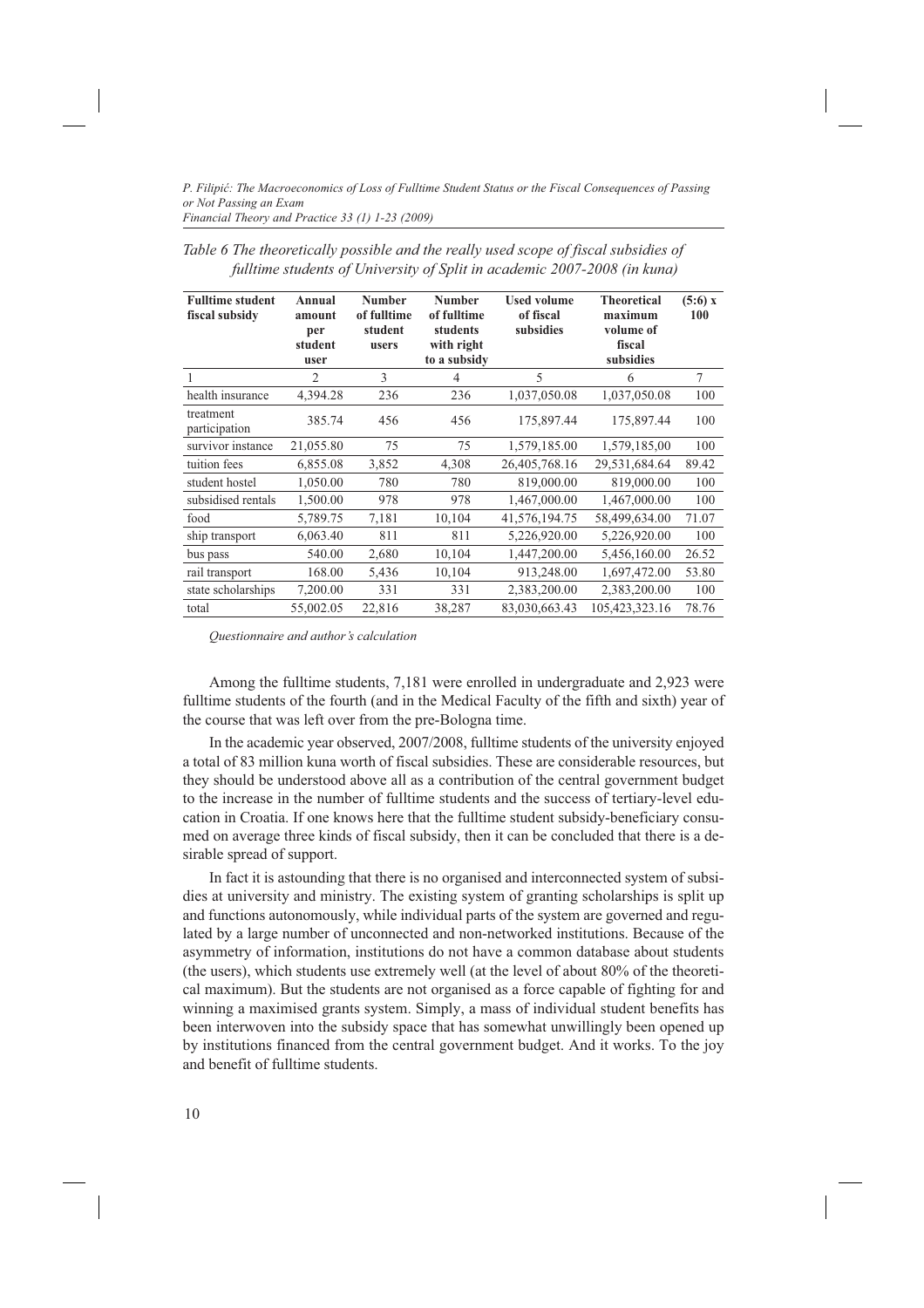On the basis of data from Table 6, one needs to bring out the information about the degree to which fiscal subsidies that in the observed academic year were available to students were actually used.

From the seventh column of the table it can be seen that the subsidies were not used in their entirety. Thus seven subsidies were used entirely and four only partially. These partially and not used fiscal subsidies deserve greater attention.

Subsidy of the diet is the most important kind of subsidy in terms of number of users and in terms of total financial scope. Taking into account all the elements of the calculation, fulltime students of the university had 58.5 million kuna worth of subsidies for food at their disposal. For various reasons (dietary, the food regime, occasional absences and other circumstances) 29% of total subsidies in food were not used. According to information from Split Student Centre and the MSES, this percentage of use was at the level of the multi-year average, and can be considered satisfactory.

The subsidised monthly pass for urban mass transport was only about 26% used, and has the lowest use-percentage. Students are increasingly using their own cars as a means of transport, as anyone can see who happens to pass by the university campus. If to this one adds the fulltime students who have in recent periods been seeking and finding private accommodation within walking distance of the campus, one arrives at this nevertheless surprisingly low degree to which the privilege is used. When significant accommodation facilities for the students are built alongside the campus, it is possible that this percentage will be reduced still further.

Railway concessions are not at the daily level. They are on the whole the result of non-university activities and as such are not part of the subsidies that cannot be done without. However, if one considers that more than half of the fulltime students made use of this subsidy then the use level as compared with the theoretical maximum is entirely satisfactory.

Subsidised tuition fees deserve special comment. In academic 2007/2008 at University of Split, 3,852 fulltime students made use of the privilege of not having to pay fees. If this number is compared with the number of grants made to students of the first year in the last four academic years (and then the fifth and sixth years for medicine), which comes to 4,308, there are 456 students that have lost the privilege. The current model on which the MSES has not very sensibly insisted for years,<sup>5</sup> determines a quota for students who have tuition grants during the enrolment in the first year, with the proviso that these students "ad nominem" make use of this privilege, enjoy this privilege irrespective of their results during the course. The students can lose the right to a tuition grant only if they do not manage to transfer to the next year. Most of the faculties stick tightly to this habit for it (a) shifts the responsibility to a higher level (the universities and the ministries) and (b) increases their revenue. For every student that flunks the year moves from the grant system (of the budget) to the payment system (to the faculty). The basic reason for this manipulation, which is also a justification for the faculties, is the fact that the MSES provides just the same amount of funding to the tertiary-level institution irrespective of how many stu-

<sup>&</sup>lt;sup>5</sup> Earlier it justified this by the complication of the procedure, but today the explanation is that these issues are in the competence of the universities.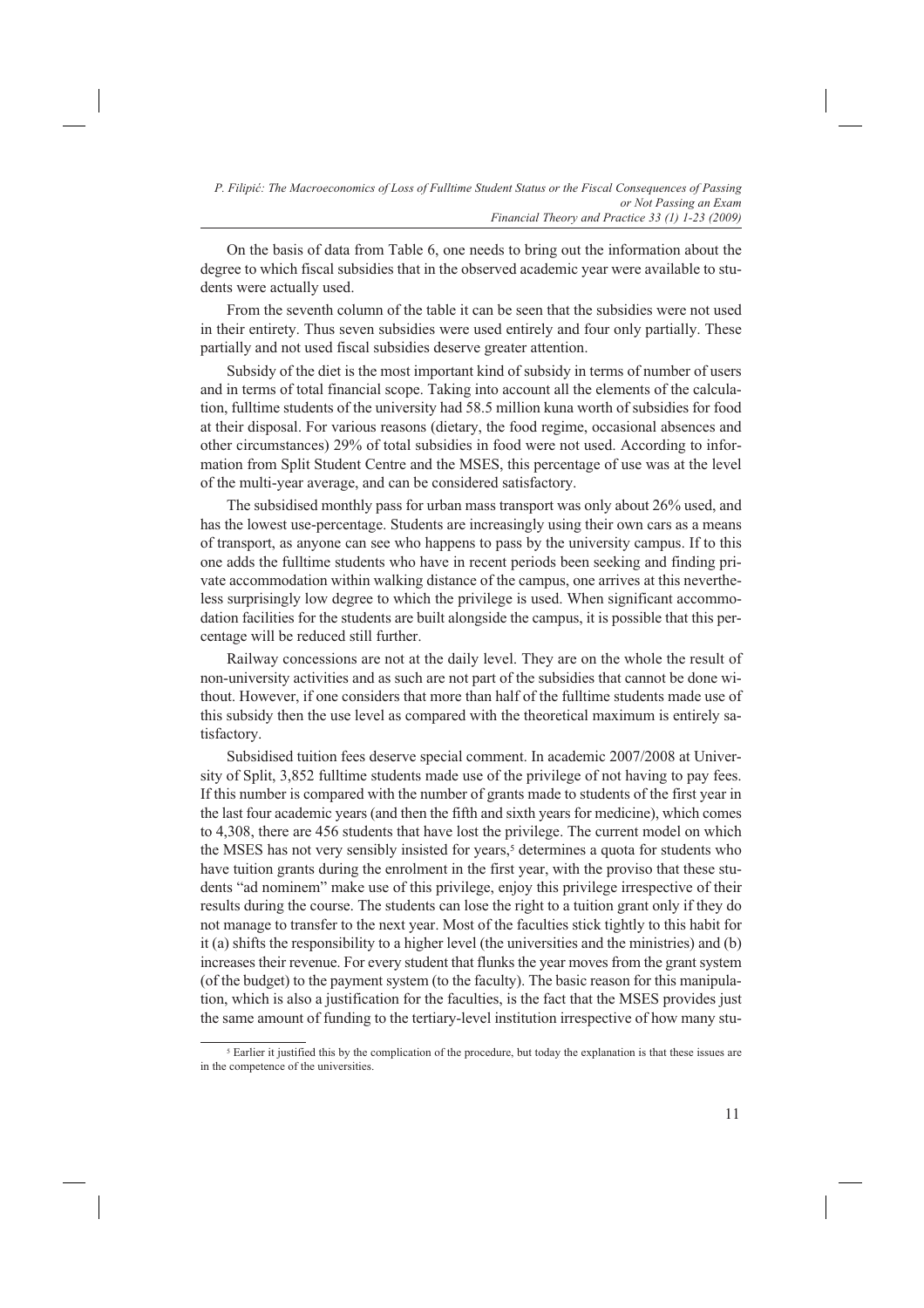dents there are in the grants system (all of them or none of them). This means that these 456 students who were fulltime cost the MSES nothing in tuition fees. The situation is just the same even when the students lose the status of being fulltime, because for the ministry the fiscal outcome is zero.6 With this kind of remarkable practice, more than 3.1 million kuna (456 x 6.855,08) migrated from the student pockets to the faculty budgets.<sup>7</sup>

The scale of fiscal subsidies to fulltime students can be comprehended better if we compare them with the amount of the budgetary revenue of the component parts (i.e. the faculties) of University of Split. In the year under observation, 2007, all the faculties of University of Split<sup>8</sup> obtained more than 207 million kuna from the central government budget. On the basis of data from Table 7 it can be seen that the fiscal subsidies made to fulltime students that were used account for two fifths or 40% of the budgetary revenues of all the faculties of the university.

But if one took for the comparison the information about how much the central government budget is prepared to subsidise fulltime students, the percentage of subsidy in the budgetary resources of the components of University of Split would rise to over 50%.

### *The volume of fiscal grants in the undergraduate courses of University of Split*

There are two reasons why the undergraduate course is treated in this paper as a separate group. The first lies in the fact that the conditions of study for undergraduates are considerable different (more stringent) than for fulltime pre-Bologna students. The second is the time of the analysis. Quite recently in our universities, course members of the first generation to have studied according to the rules of the Bologna process completed their dissertations. At the end of the course they became first degree holders and a great percentage of them got into the second cycle of the united system, the master's course.9 In fact the possibility of analysing a "pure" generation does not allow an analyst of the tertiary-level scene to stay on the sidelines.

Gradually, as the Bologna years are passing by, the percentage of fulltime students in the undergraduate course in the total number of fulltime students of University of Split is rising, and in the academic year of 2007/2008 rose to almost 70%.

It is in fact the ratio of the number of fulltime undergraduate and all fulltime students at the university that is used for a calculation of the number of undergraduate users of fis-

<sup>6</sup> At the risk of lawsuits, some faculties (like the Economics Faculty in Split) install a more just model that each year revalues the list of students and includes those with the best grades in the subsidy quote from which students with poor grades have dropped out. This model is not favoured at most of the faculties, since from the first to the final year of the course they keep the same number of students in the subsidy quota, and reduce the number of those who pay themselves, thus reducing the potential income of the tertiary-level institutions.<br><sup>7</sup> It is important to remark that the policy of subsidising tuition fees is just part of the total tuition fee policy that

includes numerous more important variables such as: economic strength of the society (in terms of GDP) and its possible redistribution, the existence of a social development strategy according to which the needs for education are identified, for concrete vocations that not only lead to exemption from payment of fees but also additional scholarships being granted to students with the strategy of desirable occupations. Every other kind of approach is merely an interim or ad hoc solution that is adopted from one student protest to another. But this is a topic that deserves separate investigation.<br><sup>8</sup> That is, not including the university president's office, where capital investments are entered, university library,

students' centres in Split and in Šibenik and the students' union.<br>
<sup>9</sup> For more details see: Filipić (2008).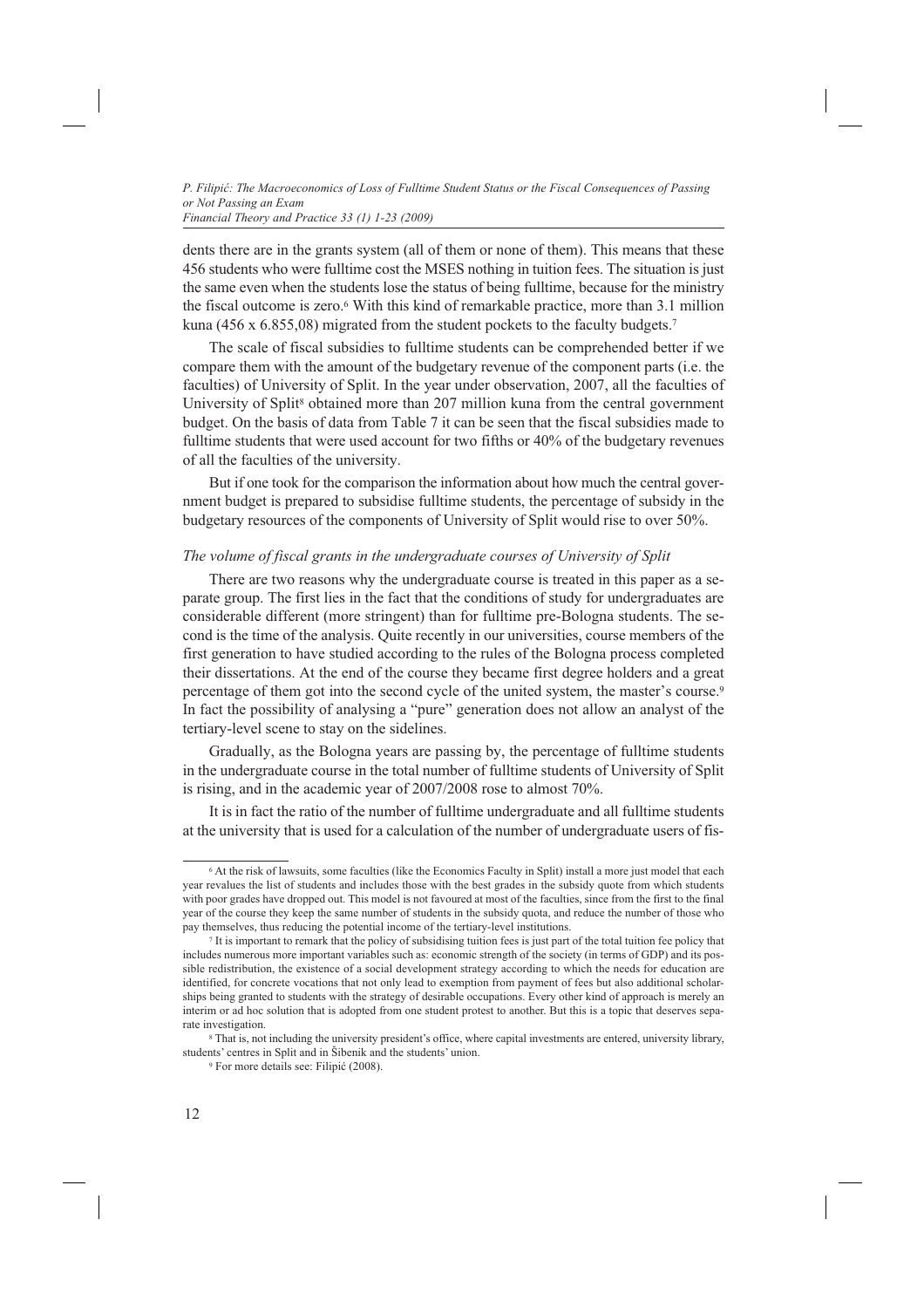| The components                                                       | <b>Revenue from</b><br>the MSES |
|----------------------------------------------------------------------|---------------------------------|
| Natural Science, Mathematics and Kinesiology Faculty                 | 26,024,155                      |
| Faculty of Economics                                                 | 17,475,466                      |
| Law Faculty                                                          | 13,280,440                      |
| Electrical and Mechanical Engineering and Naval Architecture Faculty | 38,553,134                      |
| Civil Engineering and Architecture Faculty                           | 18,297,169                      |
| Chemical Engineering Faculty                                         | 16,853,152                      |
| <b>Medical Faculty</b>                                               | 21,177,100                      |
| Art Academy                                                          | 17,148,878                      |
| Catholic Theology Faculty                                            | 6,340,920                       |
| Faculty of Philosophy                                                | 19,473,111                      |
| Maritime Faculty                                                     | 12,712,451                      |
| University of Split – budgetary revenue of the component parts       | 207, 335, 976                   |
| Student budgetary subsidies used                                     | 83,030,663                      |
| As proportion of budgetary revenues of components                    | 40%                             |
| Potential student budgetary subsidies                                | 105,423,323                     |
| As proportion of budgetary revenue of the component parts            | 51%                             |

| Table 7 Fiscal subsidies to fulltime students and budgetary revenues of components of |  |
|---------------------------------------------------------------------------------------|--|
| University of Split for 2007 (in kuna)                                                |  |

*Source: University of Split – Report on revenue and expenditure, receipts and expenses. Form PR-RAS and the calculations of the author.* 

*Table 8 Percentage of undergraduates in the number of total fulltime students in University of Split*

| Academic year | Undergraduates | <b>Total fulltime students</b> | (2:3)x100 |
|---------------|----------------|--------------------------------|-----------|
|               |                |                                |           |
| 2005/2006     | 2.956          | 8.617                          | 34.30     |
| 2006/2007     | 5.022          | 9.423                          | 53.30     |
| 2007/2008     | 7,015          | 10.104                         | 69.43     |

*Source: authors' calculation*

cal subsidies. In all these kinds of subsidy, the normal distribution for exceptions from fees is set up, for which as weighting the existing structure and the number of fulltime undergraduates at the faculties is used. In this manner the annual average tuition fee (subsidy) for students of the undergraduate courses at University of Split is somewhat lower than that for students of the university as a whole. For in 2007/2008 the average annual tuition fees for students of the undergraduate courses came to 6,412 per student (in academic 2005/2006 it was 6,130 and in academic 2006/2007 it was 6,181 kuna). All of these calculations are shown in Table 9.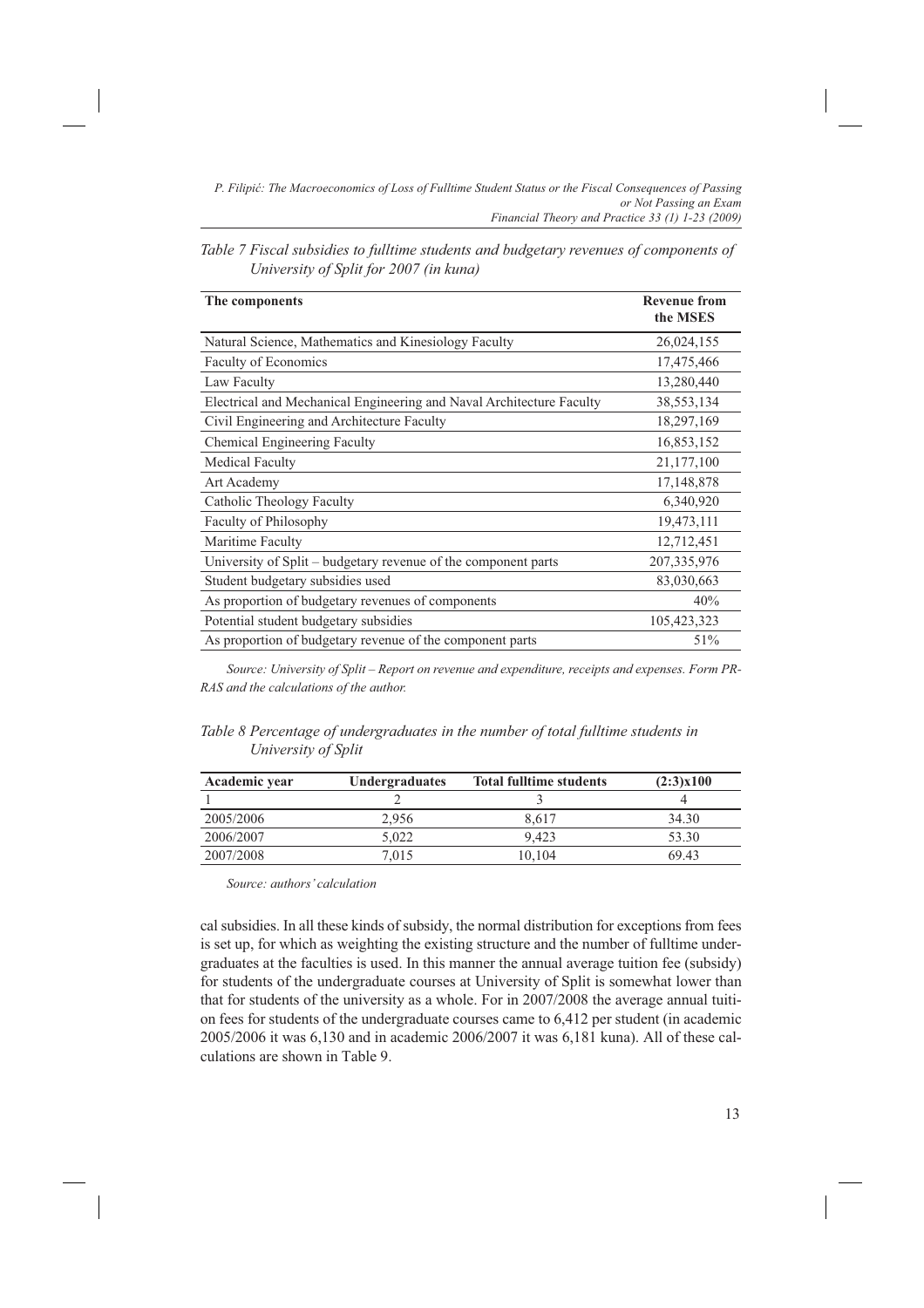| <b>Full time student</b><br>fiscal subsidies | Annual<br>amount<br>per<br>fulltime<br>student<br>user | <b>Number</b><br>of fulltime<br>students<br>benefiting<br>from<br>subsidies | <b>Number</b><br>of<br>fulltime<br>students<br>with the<br>right to a<br>subsidy | Volume of<br>fiscal<br>subsidy used | <b>Theoretical</b><br>maximum<br>volume<br>of fiscal<br>subsidies | (4:5)<br>x 100 |
|----------------------------------------------|--------------------------------------------------------|-----------------------------------------------------------------------------|----------------------------------------------------------------------------------|-------------------------------------|-------------------------------------------------------------------|----------------|
|                                              | $\overline{c}$                                         | $\mathcal{E}$                                                               | $\overline{4}$                                                                   | 5                                   | 6                                                                 | 7              |
| health insurance                             | 4,394.28                                               | 164                                                                         | 164                                                                              | 720,023.87                          | 720,023.87                                                        | 100            |
| treatment<br>participation                   | 385.74                                                 | 317                                                                         | 317                                                                              | 122, 125.59                         | 122,125.59                                                        | 100            |
| survivor insurance                           | 21,055.80                                              | 52                                                                          | 52                                                                               | 1,096,428.10                        | 1,096,428.10                                                      | 100            |
| tuition fees                                 | 6,412.15                                               | 2,735                                                                       | 3,058                                                                            | 17,537,230.25                       | 19,608,354.70                                                     | 89             |
| hostel                                       | 1,050.00                                               | 542                                                                         | 542                                                                              | 568,631.70                          | 568,631.70                                                        | 100            |
| rental subsidy                               | 1,500.00                                               | 679                                                                         | 679                                                                              | 1,018,538.10                        | 1,018,538.10                                                      | 100            |
| food                                         | 5,789.75                                               | 4,986                                                                       | 7,015                                                                            | 28,866,352.01                       | 40,616,295.89                                                     | 71             |
| ship transport                               | 6,063.40                                               | 563                                                                         | 563                                                                              | 3,414,276.40                        | 3,414,276.40                                                      | 100            |
| bus pass                                     | 540.00                                                 | 1,861                                                                       | 7,015                                                                            | 1,004,790.96                        | 3,788,211.89                                                      | 27             |
| rail transport                               | 168.00                                                 | 3,774                                                                       | 7,015                                                                            | 634,068.09                          | 1,178,554.81                                                      | 54             |
| state scholarships                           | 7,200.00                                               | 230                                                                         | 230                                                                              | 1,654,655.76                        | 1,654,655.76                                                      | 100            |
| total                                        | 54,559.12                                              | 15,903                                                                      | 26,650                                                                           | 56,637,120.83                       | 73,786,096.81                                                     | 77             |

| Table 9 Fiscal subsidies in the undergraduate course of University of Split (in kuna) |  |
|---------------------------------------------------------------------------------------|--|
|---------------------------------------------------------------------------------------|--|

*Source: Questionnaire and author's computation*

Now we are in the position to be able to sum up the analysis of fiscal subsidies of fulltime students, reducing the indicators to a single student. The indicators per student are given in Table 10.

| Table 10 Fiscal subsidies per average user and per average fulltime student of |  |
|--------------------------------------------------------------------------------|--|
| University of Split in the academic year of 2007/2008 (in kuna)                |  |

| <b>Indicators</b>                                                                  | Undergraduate<br>students | <b>All fulltime</b><br>students |
|------------------------------------------------------------------------------------|---------------------------|---------------------------------|
| total fiscal subsidies used                                                        | 56,637,120.83             | 83,030,663.43                   |
| fiscal subsidies per average user                                                  | 13,529.81                 | 13,789.77                       |
| fiscal subsidies per average user expressed as monthly<br>minimal wages in Croatia | 7.25                      | 7.39                            |
| fiscal subsidies per average fulltime student                                      | 8,073.72                  | 8,217.60                        |
| total potential fiscal subsidies                                                   | 73,786,096.81             | 105,423,323.16                  |
| potential total fiscal subsidies per fulltime student                              | 10,518.33                 | 10,433.82                       |

*Source: authors' calculation*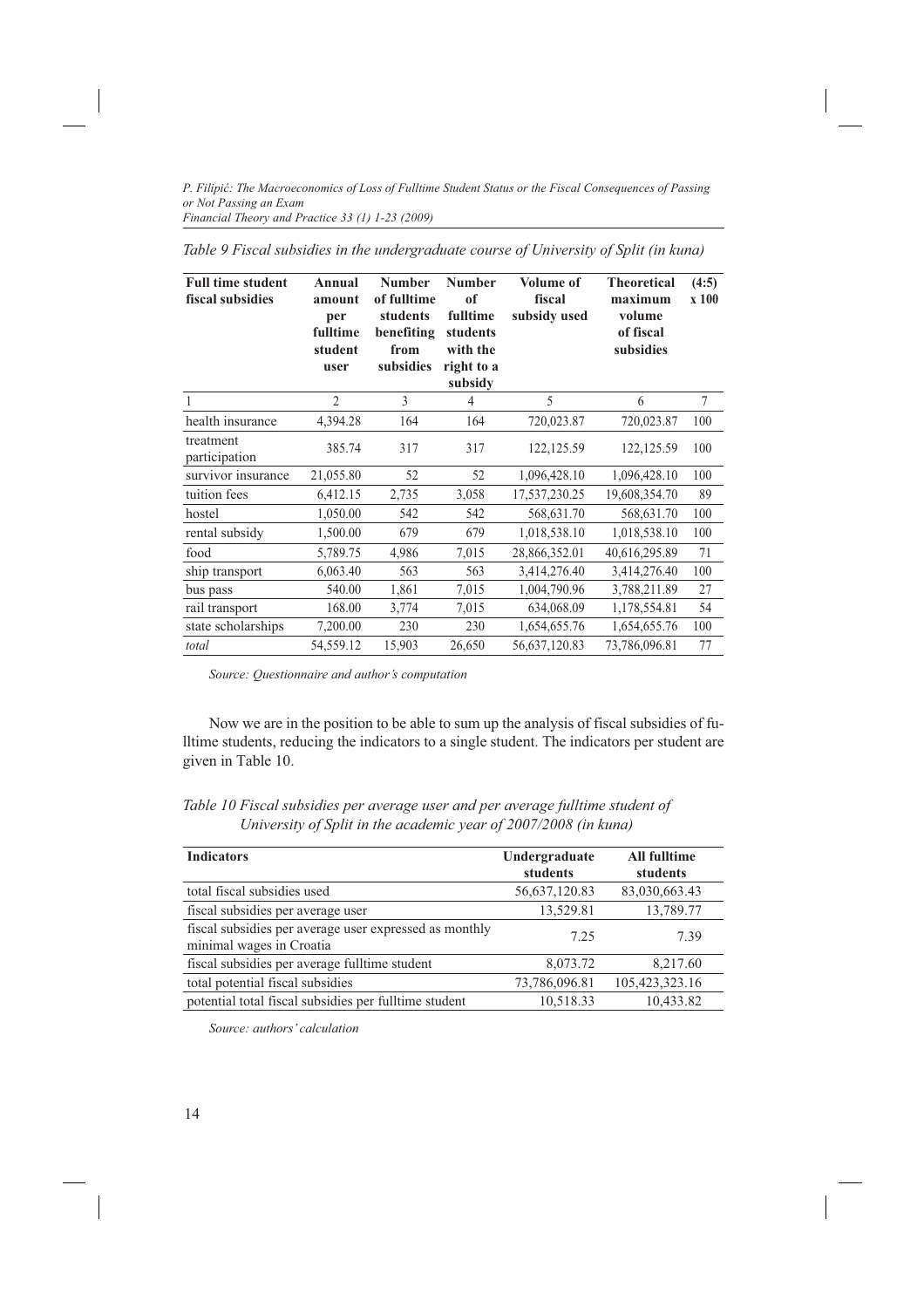In academic 2007/2008 the average fulltime undergraduate student used the sum of 13,530 kuna of the total amount of fiscal subsidies. A similar average student, at all courses of University of Split, from the first to the sixth year of studies, made use of subsidies in the amount of 13,790 kuna. If the average minimal wage in Croatia is 1,755 kuna then the average amount of fiscal subsidies per student came to 7.25 or 7.39 minimum net monthly salaries.

There are two crucial conclusions. Firstly, fulltime undergraduate students use a smaller amount of subsidies than the average of all fulltime students. The reasons are to be found in the greater number of obligatory fulltime student activities, as well as in relative inexperience and inability to cope. Secondly, the amounts of the subsidies are quite substantial. In a situation in which there are not sufficient jobs in the labour market, such amounts might lead individuals of a speculative inclination to enrol in a university course in order to be able (as well as other potential benefits) to ensure a significant positive difference between revenue and costs. However dubious it might seem, this proposition is additionally backed up when we add non-fiscal to fiscal subsidies. Non-fiscal subsidies are the subject of the analysis in the sequel.

# *3.2 Non-fiscal privileges*

As already stated, the Law regulates the right to the employment of fulltime students via legal agents the activity of which is to ensure the integrity and necessary standard of living in the system of tertiary education. These are called student services, and are a part of activities of the student centres. However, this does not exhaust the list of student privileges that do not derive from some budget or other. Some of these privileges have an important direct material effect on the standard of living of the students, while others give fulltime students corresponding rights that they would not have without such a status. This research has identified eight non-fiscal privileges that directly or indirectly make it easier or possible at all for fulltime students to study.

*Student Service* is an agent in the employment of fulltime students. This agency work is done pursuant to the Regulations (NN 16/96 and 125/97). Members of Student Service carry out jobs according to the tariff of the Student Service. The range of prices per hour ranges from 18 to 30 kuna net. Onto this net amount are calculated 17.82% costs (12% manipulative costs, 5.291% contributions for retirement insurance and 0.529% contributions for health insurance). In 2007, 6,321 fulltime students worked via Student Service and earned a net total of 71.5 million kuna, or an average of 11,313 kuna per user.

*Intercity bus transport* is another important source of student privileges. Some carriers on some lines give fulltime students a discount of 20 to 40% (an average of 32% for lines with a discount) off the commercial price of the fare. Carriers bear this discount from their own income, and no one compensates them for it. They treat it as an instrument of commercial competition. They give the discount ten months a year, and not in July and August. At University of Split over 90% of bus tickets are sold to fulltime students for carriage on the coastal lines to Dubrovnik, Šibenik and Zadar. Bus tickets to Zagreb are not subsidised.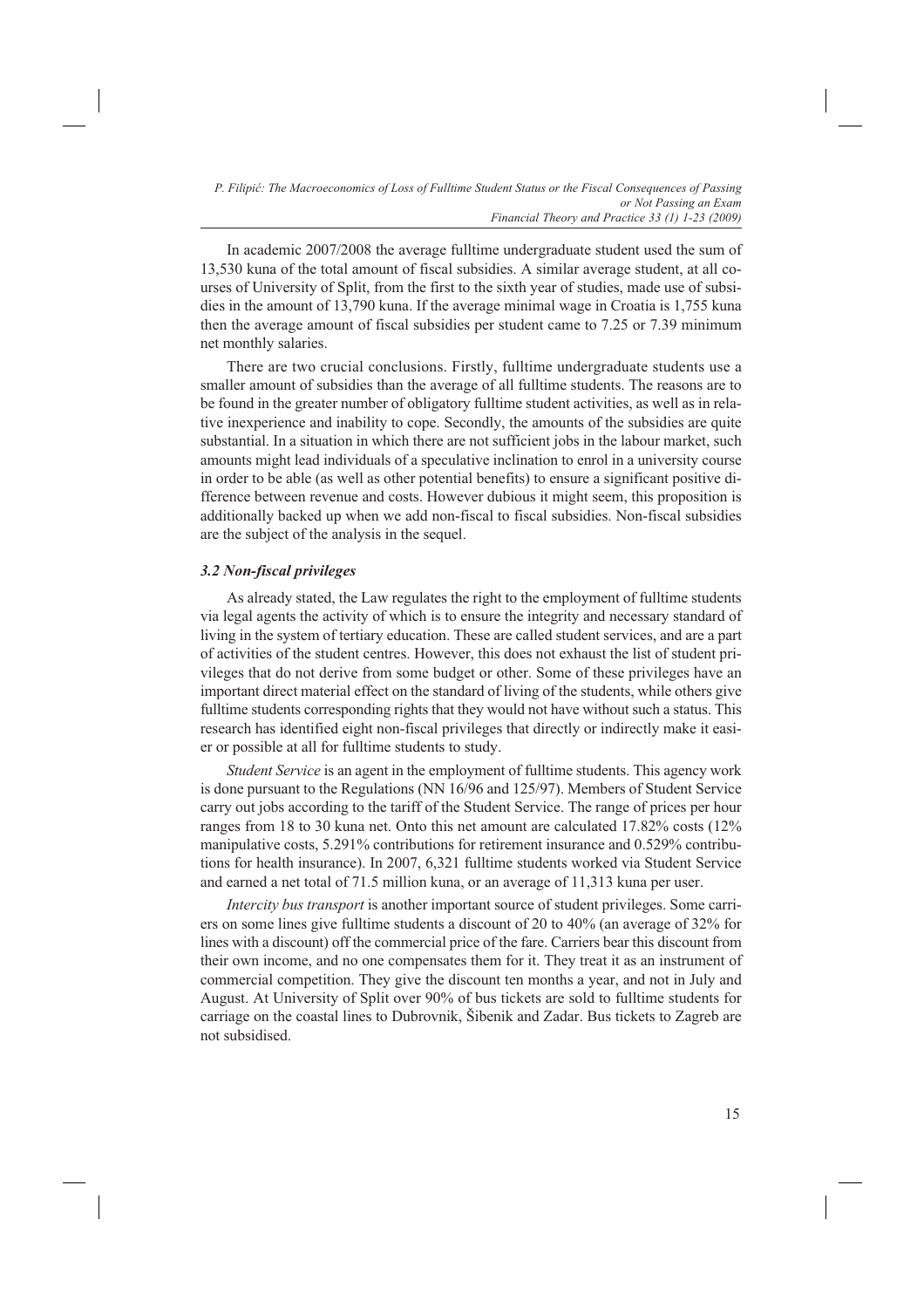With this concession, in 2007 28,788 bus tickets were bought, 20,430 tickets for fulltime students of the undergraduate school, or 2.85 tickets per fulltime student, or 2.91 tickets for all undergraduates.

The average price of a ticket bought by fulltime students came to 71.51 kuna. Of this, 54 kuna were paid by the students, while the remaining of 17.51 kuna was the student discount. The revenue of the carriers at the level of all fulltime students in 2007 came to 1.6 million kuna, with the proviso that an additional 500 million were donated to the fulltime students. For students of the undergraduate course, the numbers were 1.1 million kuna and 350,000 kuna respectively.10

*Alimentatio*n is received by a certain number of students pursuant to their fulltime student status. Unfortunately there is no publicly accessible information about the number of students who receive such alimentation or about the amounts.

*Accident insurance for students* can be partially treated as a fiscal but on the whole it is a non-fiscal item. When the enrol in the university year, students pay what is called "enrolment fee" that in some faculties includes an annual student insurance premium amounting to 30 kuna.

*Scholarships not deriving from the budget.* These scholarships are given by private corporate entities from the country and other agents from abroad, and are always based on the status of fulltime student. The criterion for the award of a scholarship is on the whole the grade average. As already pointed out, there is no register of recipients of scholarships and prizes, which makes serious analysis impossible. There are cases in which a single student will receive several prizes or scholarships at the same time, about which the scholarship or prize awarders have no relevant information.

There are also potentially important privileges that do not have any direct material effect on the standard of living of fulltime students. These are:

- additional points on the ranking list for accommodation in the student hostel for students who are not only children,
- tax relief and tax refunds that the parents can make use of if they have children who are fulltime students.
- the possibility that a bank account for fulltime students can be opened.

### *3.3 Total fiscal subsidies and non-fiscal privileges of fulltime students*

To obtain an insight into the total volume of student grants to fulltime students in University of Split, to fiscal one should add non-fiscal privileges. Thus the total grants made

<sup>&</sup>lt;sup>10</sup> Supplementing these facts about journeys of fulltime students of Split University with discount fares in intercity lines with those about journeys with discount fares on the railway from the previous chapter, we can conclude that Split university students travel frequently, both far and near. Irrespective of whether these are departures home, or taking part in social activities, these are journeys that they undertake outside their regular obligations that derive from their statuses as fulltime students in the university location (which are, in the Bologna system, not very small). It can be seen that journeys by bus and rail are complementary, for bus carriers give discounts on all lines except those to Zagreb, and rail discounts are almost one hundred percent for journeys to Zagreb. Summing the two lots of journeys together, we come to interesting figures. In 2007 the average Split University student travelled 3.39 times by train and bus, with discount fares, paying on average 60 kuna and receiving thus 38 kuna concession. One more note: Croatia Airlines gives students no discount in air carriage.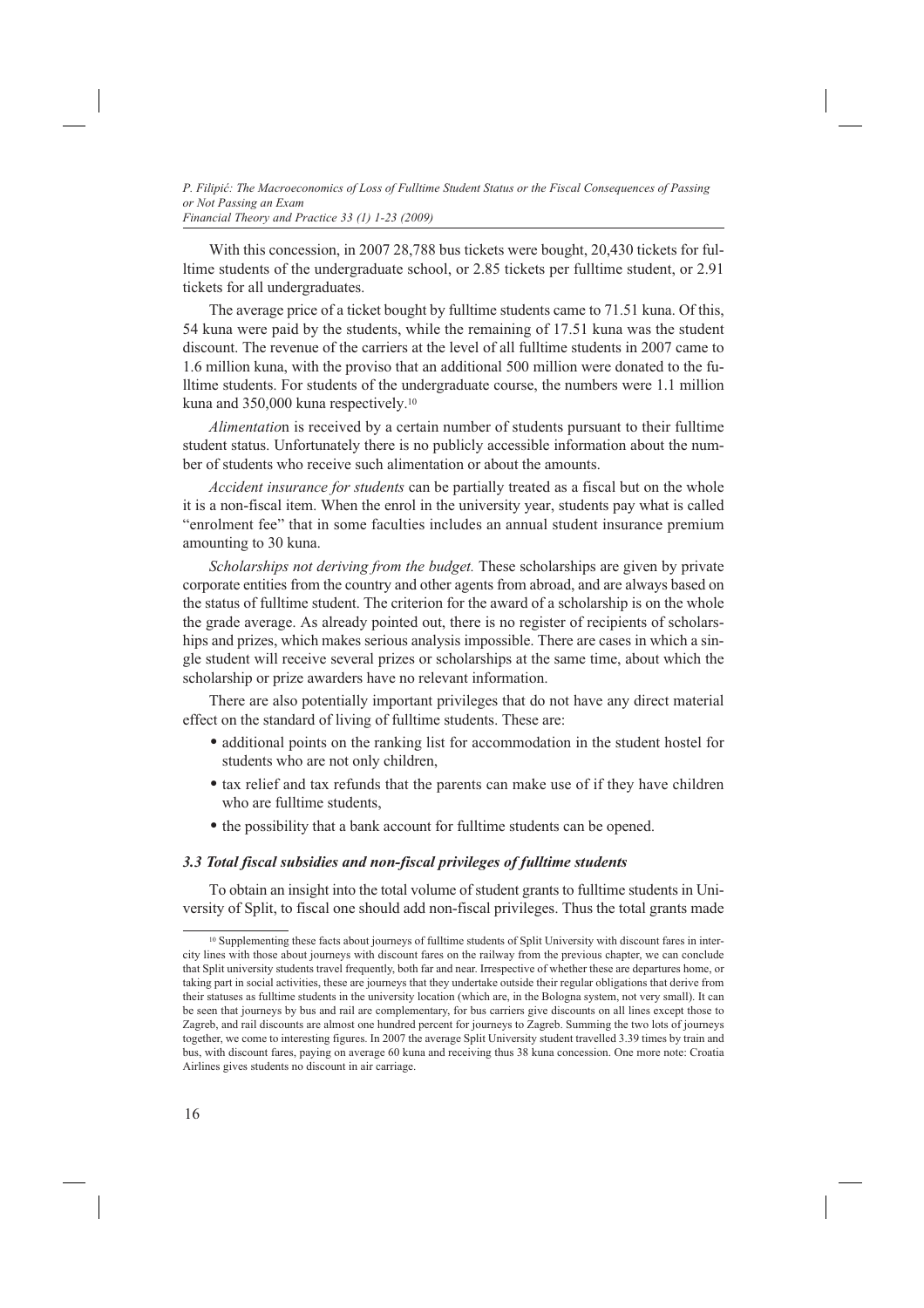to all fulltime students in academic 2007/2008 came to 155 million kuna. Total grants to fulltime undergraduate students were 108 million kuna, and total grants per average fulltime student in the undergraduate school were 15,359 kuna.

| <b>Subsidies and concessions to</b>             | Subsidies – fulltime | Subsidies - all            |  |
|-------------------------------------------------|----------------------|----------------------------|--|
| fulltime students                               | undergraduate        | fulltime students in       |  |
|                                                 | students             | <b>University of Split</b> |  |
|                                                 | 2                    | 3                          |  |
| fiscal subsidies                                | 56,637,120.83        | 83,030,663.43              |  |
| non-fiscal subsidies                            | 51,108,288.00        | 72,013,933.20              |  |
| total                                           | 107,745,408.83       | 155,044,596.63             |  |
| fiscal in total $(\% )$                         | 52.57                | 53.55                      |  |
| total fiscal and non-fiscal subsidies used by a |                      |                            |  |
| fulltime student                                | 15,359.29            | 15,344.87                  |  |
| total fiscal and non-fiscal subsidies used per  | 25,738.86            | 25,749.87                  |  |
| average user                                    |                      |                            |  |
| total fiscal and non-fiscal subsidies per       |                      |                            |  |
| average user expressed in number of minimal     | 13.79                | 13.80                      |  |
| net monthly wages in Croatia                    |                      |                            |  |

*Table 11 Subsidies and privileges to fulltime students of University of Split in the academic year 2007/2008 (in kuna)*

*Source: authors' calculation*

Fulltime students of University of Split who made good use of the fiscal subsidies offered them, and in addition took employment through the student service up to the permitted maximum and occasionally interrupted their student activities with weekend trips to Zagreb, in 2007/2008 obtained an average 13.8 minimal Croatian monthly wages.

Such high subsidies per average fulltime student at the level of the average user of the subsidy take on dimensions that many employed people in the country might quite like to have.

If the total amount of subsidies and grants are compared with the total budgetary resources that the eleven faculties of University of Split<sup>11</sup> obtain for the annual funding of their ordinary activities, at the end one more surprising and intriguing item is arrived at. The budgetary subsidies and non-fiscal aid given to fulltime students of 155 million kuna reached the level of practically 75% or three quarters of all the revenue of the university obtained from the central government budget in the amount of 207 million kuna (without revenue for the financing of capital investment).

<sup>11</sup> Today there are twelve, for in the meantime the Kinesiological Faculty has been formed by hiving the kinesiology course from the Science and Mathematics Faculty.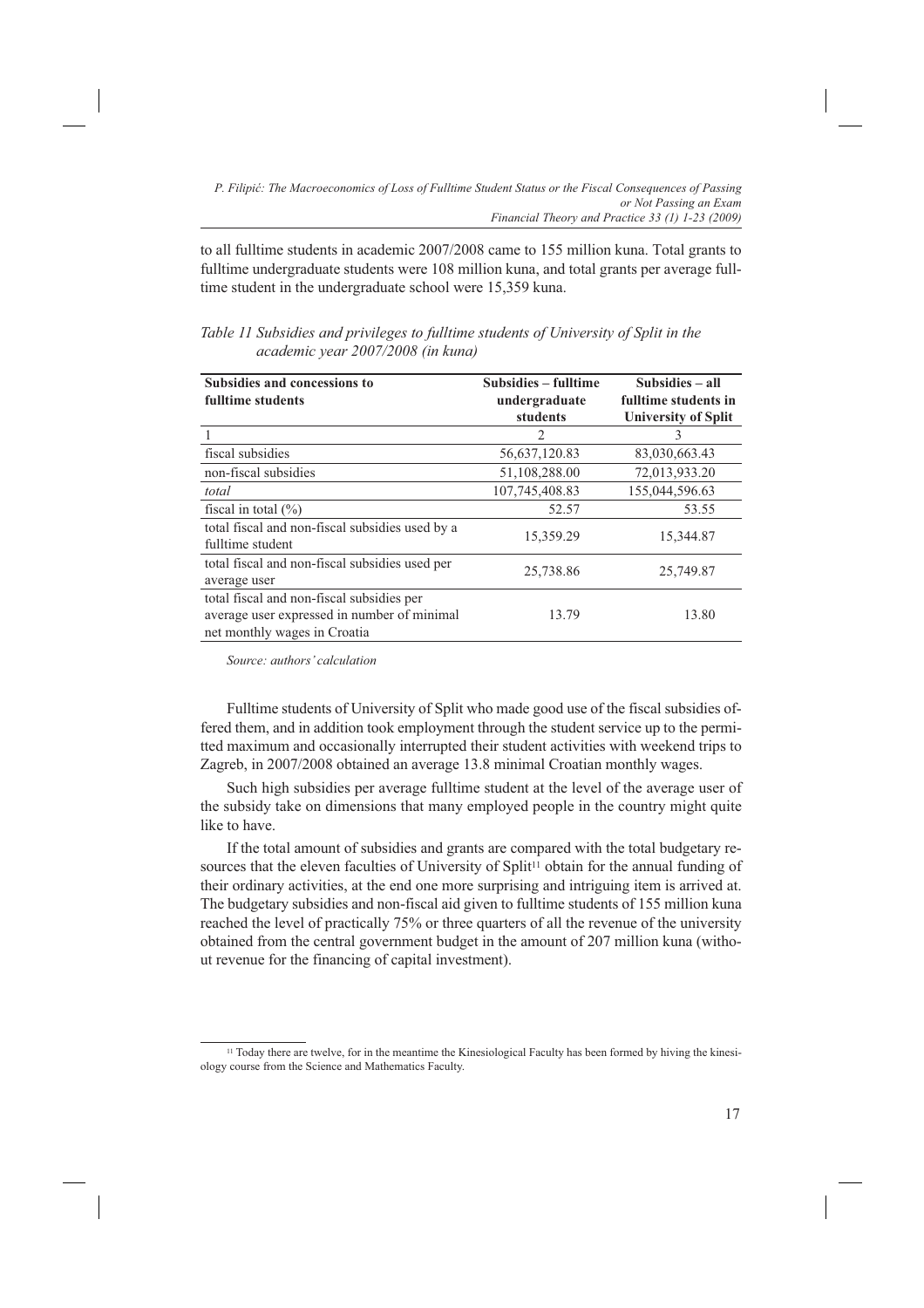### **4 The fiscal consequences of loss of the status of fulltime student**

### *4.1 Rules of the game of loss of fulltime student status*

Article 89 of the Scientific Activity and Higher Education Law regulates the cessation of the status of student. A person loses the status of student when they complete the course, withdraw from the school, when they are expelled from the course according to a procedure and on conditions laid down by the statutes or some other general regulation of the higher education institution, if they do not complete the course in the period laid down by the statutes or some other regulation of the higher education institution, and for other reasons laid down by the statutes or other general regulation of the higher education institution.

A great deal of all this is regulated in some detail by the statues or general regulations of the institution of higher education. For example, the statutes of the Faculty of Economics in Split, in Article 65, in addition to the provisions of the Law, says that fulltime students who have not obtained the ECTS points that he enrolled for in the current shall in the next academic year enrol for the subjects that were not passed and as many subjects of the higher year in line with the curriculum to a total of 60 ECTS points. It also says that a student can enrol for repeated subjects only once. If the student does not pass these subjects by the time of enrolment in the next year, the student will lose the right to study at the undergraduate or professional course in the faculty*.*

The cessation of student status is particularly defined in Article 69 of the statutes. As well as the provisions stated in the Law, the status of student will cease when the student does not enrol in the following academic year in any status, does not pass a test the eighth time, does not complete the course in a period that is twice as long as the prescribed duration of the course.

Put in a simplified manner, *the student will lose the status of fulltime student if: (a) he or she does not pass re-enrolled subjects on time for enrolment in the next academic year or (b) tries and fails eight times to pass a particular examination.*

### *4.2 Consequences of loss of fulltime student status to the fiscal system*

The fiscal consequences of loss of fulltime student status are best seen from concrete numbers. Of the total number of enrolled fulltime students of the university in the first three years of the course according to the principles of Bologna, 2,031 students lost fulltime status (almost 25%, or one out of four). In three years of the course two and a half times more students lost the fulltime status than completed the undergraduate course in the regulation time or enrolled in the fourth year of the course according to the Bologna process. However, the intention of this paper is not to deal with the really interesting tendencies of the Bologna tertiary-level system, for there are other sources concerning it. But for the sake of illustration it is worth mentioning some basic indicators of academic performance within the context of the Bologna process at the university.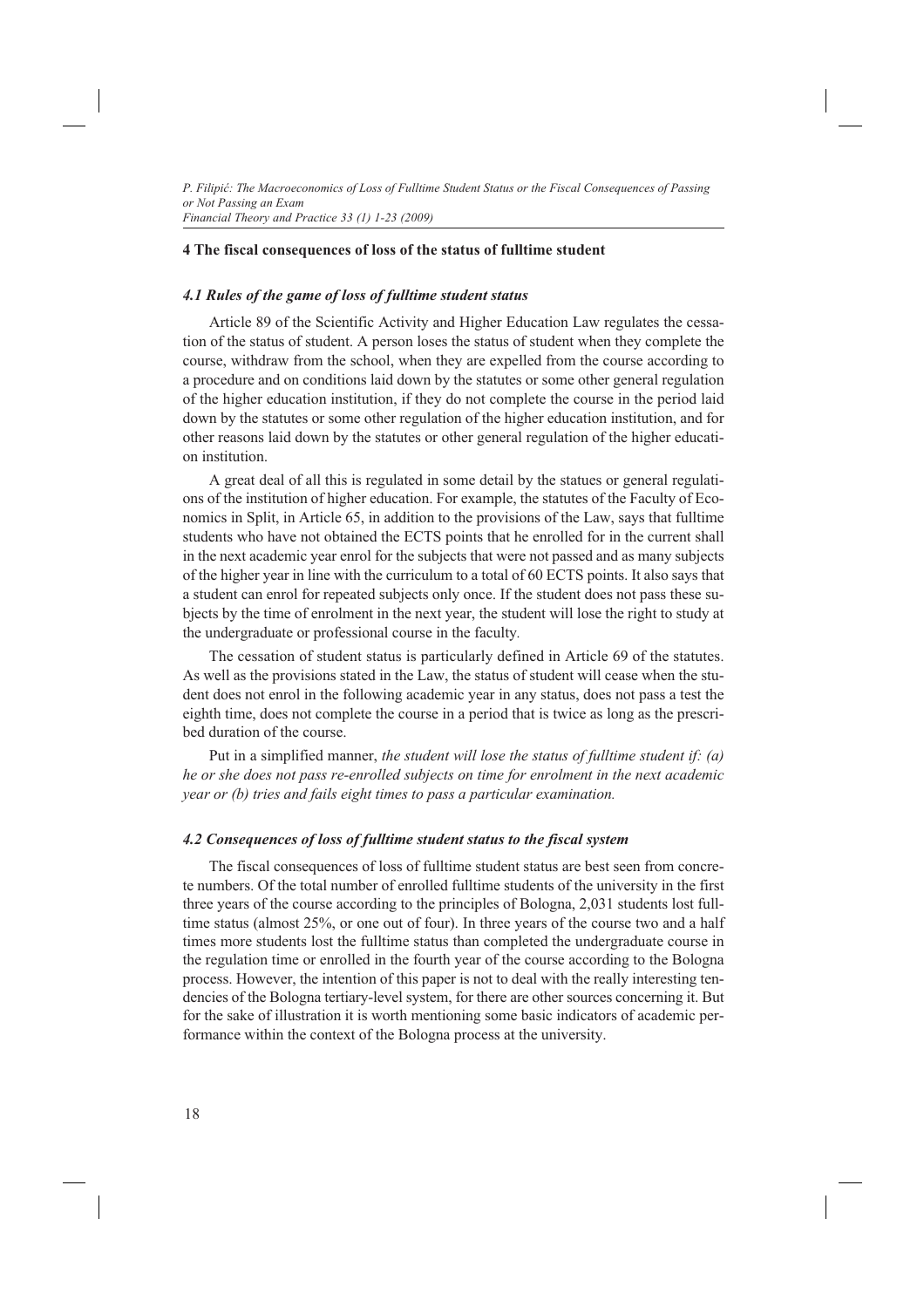|                | Name of indicator                                                                                                                             | <b>Number</b><br>of students |
|----------------|-----------------------------------------------------------------------------------------------------------------------------------------------|------------------------------|
|                | fulltime students enrolled in all three first years of the undergraduate<br>course (2005/6, 2006/7, 2007/8, 2005/2006, 2006/2007, 2007/2008). | 8,239                        |
|                | lost status of fulltime students in all three years of the undergraduate<br>course                                                            | 2,031                        |
| $\mathcal{R}$  | degree taken - Bachelor                                                                                                                       | 556                          |
| $\overline{4}$ | integrated course – transfer to fourth year                                                                                                   | 206                          |
| 5              | remaining in the system of fulltime undergraduate course                                                                                      | 5,446                        |
| 6              | lost fulltime status of total enrolled $(2/1)*100$                                                                                            | 24.65                        |
|                | remaining in system of fulltime undergraduate course $(5/1)*100$                                                                              | 66.10                        |
| 8              | fulltime students enrolled in first year of course in Academic 2005/2006                                                                      | 2,956                        |
| 9              | finished undergraduate course of enrolled in the fourth year of the<br>course in the regulation period $(3+4)/8*100$                          | 25.78                        |

*Table 12 Bologna Process at University of Split in figures*

*a Fulltime students of the undergraduate courses in the first three years of the Bologna process (academic years 2005/2006, 2006/2007, 2007/2008)*

*Source: Filipić (2008)*

Let us return to fiscal topics. The inner logic of the budget leads us to an ordered sequence of fiscal transactions. In the allocation of budgetary resources, each year the MSES gets a certain amount from the central government budget. When it plans for these resources, the MSES has no way of knowing how many students are going to lose the status of fulltime student. Accordingly, from the Budget, the MSES obtains resources for all the fulltime students who are in the system at the moment the budget is being planned. When students lose their fulltime status, unspent resources accumulate in the budget of the MSES. The student centres, for example, cease to invoice the MSES for subsidies for the food of students who have lost fulltime status, because they do not figure as users of the food service. The faculties no longer seek MSES reimbursement for resources for the social security of students who have lost fulltime status, for they themselves have ceased to pay these resources into some fund. And so on, from the first to the last student subsidy. If all the students who lose their fulltime status are average users of budgetary subsidies, then during the analysed three years of the undergraduate course this comes to 2,031 x 13,529.81 or 27,479,044.19 kuna of budgetary resources that have been "saved".

However, in budgetary reality, these 27.5 million kuna have not been saved nor have they accumulated in some separate account. The reason lies in the approach to calculating the budget. The described model is based on a static approach, and ideal budgetary year in the course of which and at the end of which each item is spent in its entirety for the planned purpose. A dynamic approach, so to call it, (a), right at the planning phase reduces the amount of the subsidy because it starts off from the spending of the previous period, and if something is overlooked and there is a surplus of resources as a result of saving on those who have lost fulltime status then there is always (b) the rebalancing of the budget so that the saved resources can be diverted to some other purpose.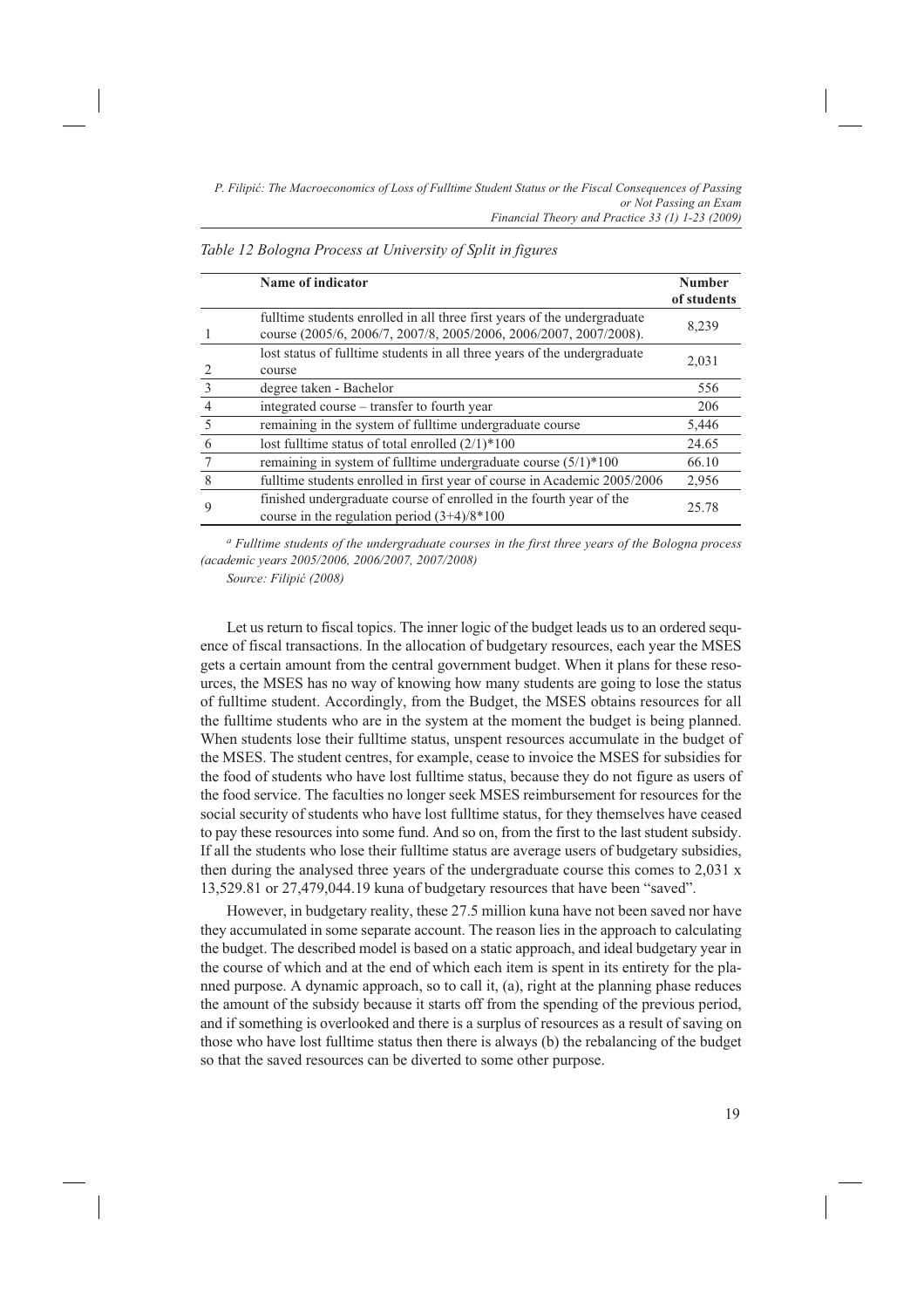When a student does lose the fulltime status the student thus loses the right to all the subsidies analysed in the previous pages. The budget is then an instrument of positive selection: it ceases to finance the subsidies of students who have shown at the exams insufficient knowledge. However, to be completely in key with the needs of excellence the saved resources should be diverted to new students, some of whom will get better results than those who have lost their student status, or to current students, thus improving their standard of living.

The difficulty here is that this first, the cessation of the financing of subsidies, really does work, while the second, the feedback, the purposeful redirecting of the resources, does not exist today. If it did, one might, for example, with the saved resources of three years, in each academic year exempt an additional 1,284 students from the payment of tuition fees, or apportion an addition 3,688 state scholarships in three years – at University of Split alone. Or, one more speculation, these resources might be used as the initial investment into a fund for loans to students, which does not yet exist.

However, since we already have the data, instead of speculations, let us make an exact calculation. We have two scenarios at our disposal: (a) a quantitative and (b) a qualitative. As for the latter, which would mean that the budgetary savings would serve for the raising of the standard of the subsidy system to students in the system at the time, there is no need to discuss it at length, because it is not implemented. The proof here is that in the three year Bologna period, no per-student subsidy has been raised. The system of fiscal subsidies of regular students in the qualitative scenario did not subserve excellence.

By contrast, the quantitative scenario of enlarging subsidies has been carried out: enrolment quotas have been increased and new tertiary-level institutions have been founded.12 For example, the number of fulltime students who study at University of Split without the payment of tuition fees was increased during that period by 1,018. But we might wonder what the resources are from which this scenario is financed. According to the yearly statements of the minister of science at the time the budget is adopted one might conclude that the quantitative scenario is financed from an ever greater absolute budget of the MSES and an increasing relative enlargement of the share of this ministry in the total central government budget. Unfortunately, where the fiscal subsidies to fulltime students of University of Split are concerned, this is not the case.

The calculation, although apparently complicated, is in fact simple. The savings in the budget, as we have seen, came to 27.5 million kuna. In the three years analysed, an additional 2,557 regular students enrolled, and they used an extra 20.6 million kuna. Among them there were 1,017 of those who did not pay tuition fees, which reduces this amount by almost 7 million kuna. If we reduce these new 2,557 fulltime students by the percentage of those who have lost the status of fulltime students, we reduced the quantitative scenario by an additional 5.1 million kuna. The bottom line of this calculation is that at University of Split, of the 27.5 million savings, the sum of 8.6 million kuna was recycled into the subsidy system. The remaining amount was lost somewhere, reallocated, bypassing the

 $12$  It is known that some students who lose the status of full time student at the university enrol in professional or vocational courses which are also in the system of fiscal subsidies. However, the number of fulltime students at professional courses in Split University in the analysed period reduced by 714, which means that they did not increase fiscal subsidies in the quantitative scenario.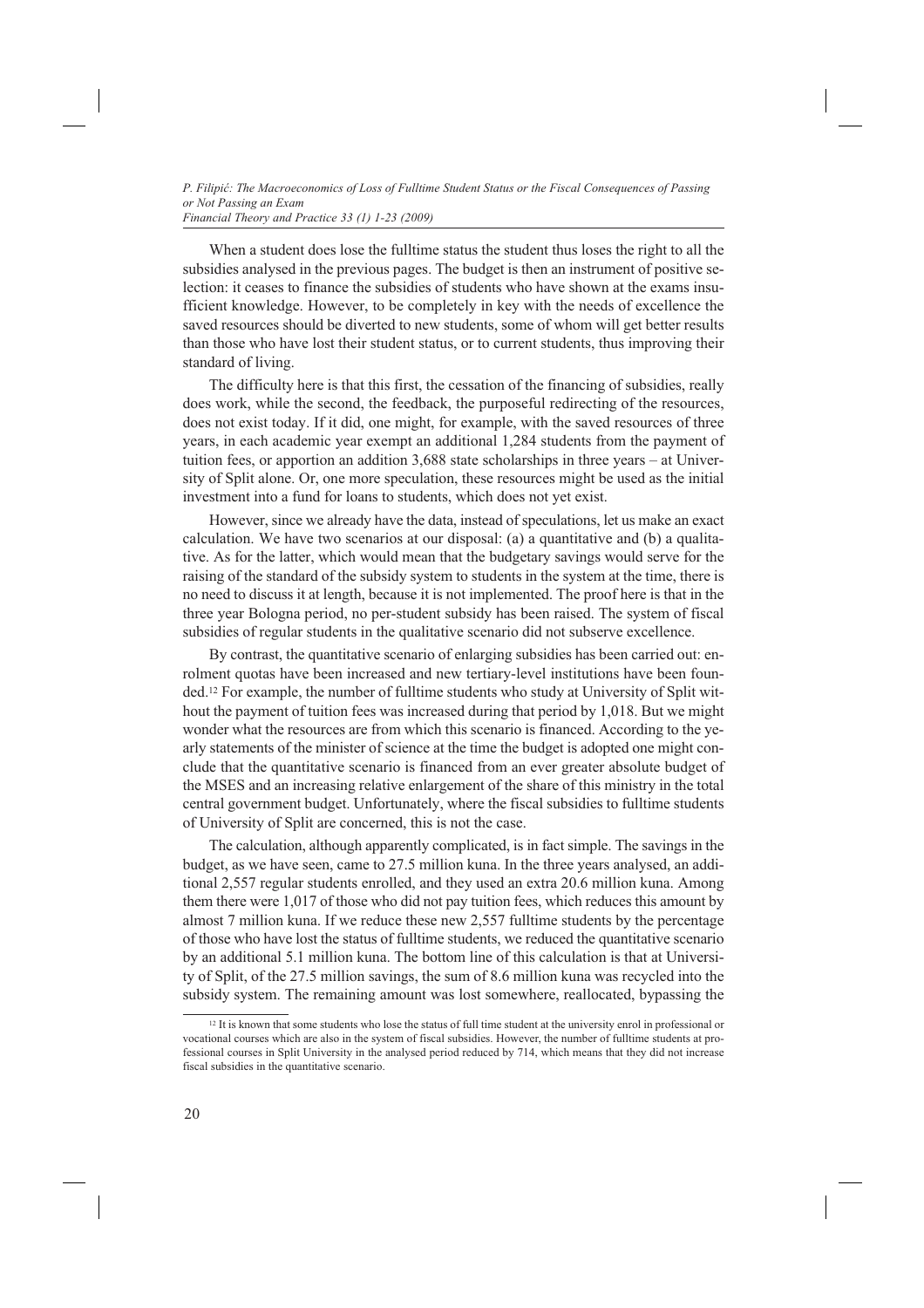planning of the budget. The system of the fiscal subsidies given to fulltime students was not in the service of excellence according to the quantitative scenario either.

Perhaps it would be overambitious to require that all fiscal subsidies be treated as an autonomous system and that as well as to the social aspect it should also be oriented towards excellence. However, if just a small step were made, if records of fiscal subsidies were made at the level of the system, many of the demands that would ultimately lead to the regularisation of this issue would be articulated, and probably to the development of an entire system of student support, including loans. Only then would the preconditions be made for this segment of the fiscal system, like others that satisfy strict accounting rules, to be able to give unambiguous answers to the questions: who, where, when and how much.

# *4.3 Consequences of loss of fulltime student status at the level of the marginal examination*

In student perception, loss of fulltime status is always linked with the last failed exam, which, had they passed, they would not have got into the undesirable non-fulltime status. This approach has its own theoretical grounding. The concept of utility has intrigued economists for more than two centuries. After many refinements, the theory of utility has concentrated on investigating marginal utility, according to which it is not general utility that is the criterion, but that last, determined by the concrete circumstances. Thus we can call this last exam the marginal exam. It is important to understand that irrespective of the amount of test material, the number of credits, in the case of loss of fulltime status, all exams are equally important, that is, a fulltime student can lose the status of fulltime student because of failure in any one of the exams. Thus any exam can be the marginal exam. This fact makes the teachers of the universities equal in their rights and responsibilities with respect to the problem of loss of student statuses, that is, looked at through the eyes of the students, it makes them all potential executioners of regular student status.

Accordingly, all teachers, for they are the immediate assessors of the right to student status, are there for the purpose of creative positive selection, i.e. excellence. In contrast to the budget, which figures in the same purpose, the assessment of the teacher is in part or in totality personal and as a whole does not have just the one aspect of fiscal complication in it. That complication that, in the event of loss of fulltime status, in future the given student will have to bear all the costs of studying on his or her own. For, as is well known, no one has yet met that teacher who sees a saving to the budget in the loss of fulltime status. But if in the case of any exam, including the marginal exam, the teachers think only of the fiscal liability (the student), this does not mean that at the same time there is not a fiscal asset (the state). Accounting teaches us, and the budget is in its entirety founded on booking, that everything that is entered on one side has to go out on the other. If these two items do not cancel each other out, then the tax and some other inspectors will have their hands full.

The situation of passing exams is a theoretical example of game as conflict situation. There are two players, each with their own strategies, making moves towards an ultimate outcome. In game theory there are games with a zero and games with a non-zero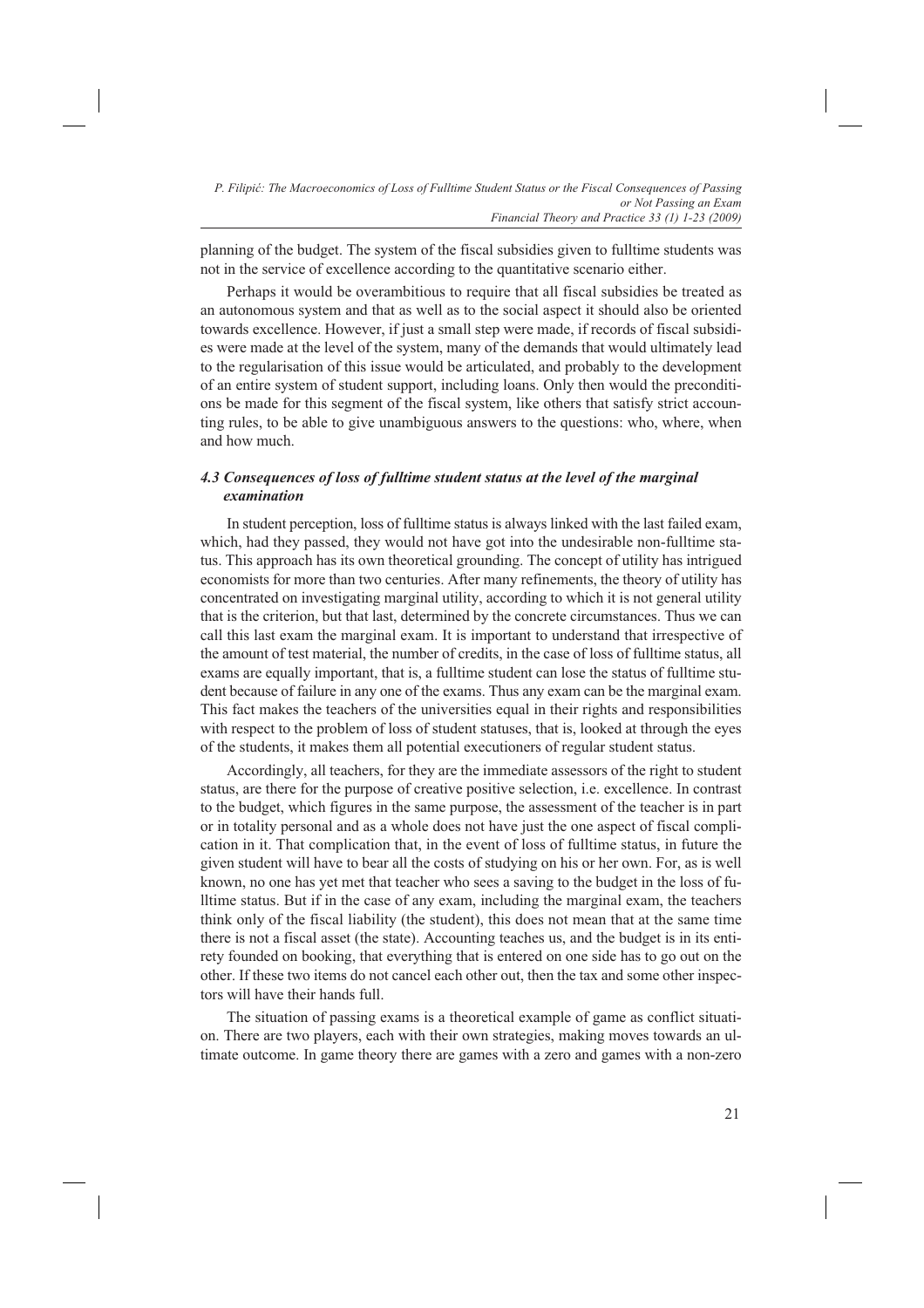sum of gains and losses. When a student knows the answer to a problem he or she is set, then all are winners, teacher and student. Society is another winner. And the budget. Not only will the individual be made more qualified and creative and productive by his or her knowledge, but he or she will finish the course faster, and from the position of budgetary expenditure will be transformed into budgetary revenue. This precisely is the purpose of student budgetary subsidies. This is just the same as the (economic) purpose of any subsidy given by the government. It invests a kuna today to get back a bit more tomorrow. In the case of a student not succeeding in the exam, if all the players are reasonable, it is clear that all lose. Teacher and student. The implacable logic of double-entry accounting says that in this case the same went into the budget, and less came out. It seems that the budget won. Short-term. But over the long term, it too will lose. It will have no one from whom to collect its taxes and contributions.

The whole of the analysis in this paper was made from the example of the fulltime students in University of Split. It is known that at University of Split there have been no such phenomena as were discovered in the Index action. Let us thus suppose, for the purpose of the scientific method, that at University of Split there was just one individual (a teacher, but not exclusively) who for some reason (putting a grade in the student's grade booklet without there having been an exam, lowering the criteria after some "intervention", entering a grade in the booklet "on credit", the entry of a grade into the booklet without the teacher knowing anything about it and so on) entered an undeserved marginal grade into just one student grade booklet. From the aspect of game theory, we are no longer in the non-zero but in the zero sum game. It assumes that in the result of the game one player has won just as much as the other has lost. With the proviso that now, instead of the first player, there is a coalition, and the second player is the budget. On the whole, instead of the loss of status of fulltime student, this now sole hypothetical student, now a member of a coalition, is able to go on making use of fiscal and non-fiscal subsidies. The calculations above show the budgetary amounts in kuna that in this case the second member of the coalition (the teacher, but not necessarily) has shifted by his signature to the account of the student. In other words he would have inflicted injury on the central government budget of the Republic of Croatia. Over the short term. And because the teacher is instrumental in letting in to the labour market a person who is not well enough qualified in terms of knowledge and skills, probably over the long term as well.

If we analysed this example in the long term context, we would see that "donated" exams have additional material consequences. In the situation either-or, when the donated exam determines about the acquisition of a degree, and the possession of a degree is in many jobs a condition for being able to be there at all, the whole monetary difference between secondary and tertiary-level qualifications over the whole working lifetime comes into the category of loss or gain, depending on from whose position we are looking.

All of this is hypothetical of course. No one at the university thinks in this way. But in every well managed state there are people who are paid to think just in this way. And it is the business of the scientist and analyst, among other things, to draw attention to such possibilities.